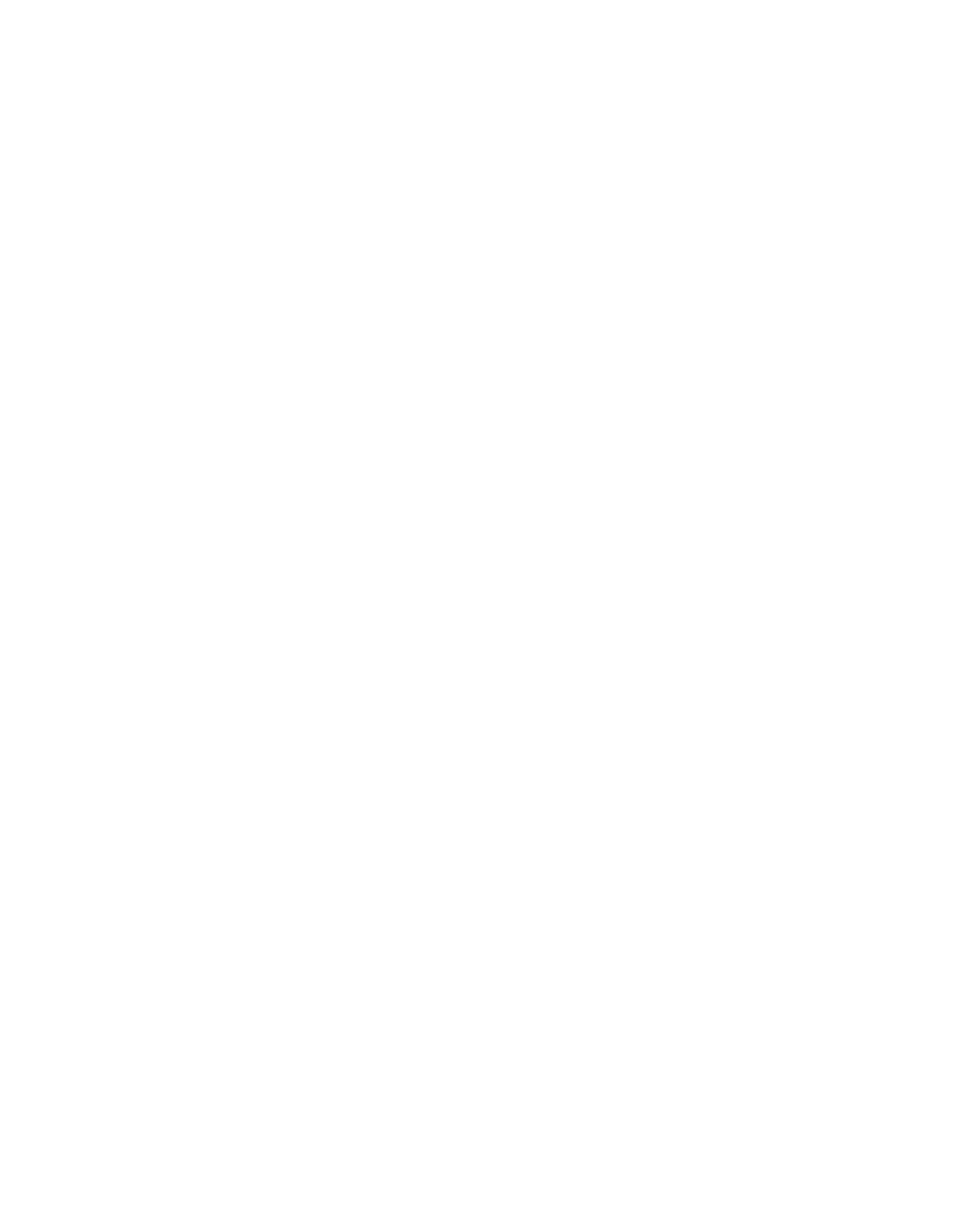Third Technical Meeting of the Scientific Task Force on Avian Influenza and Wild **Birds:** 

# HPAI H5N1 and wild birds: reviewing the global issue and assessing future priorities

15-16 March 2010

FAO Headquarters, Rome, Italy

#### **CONCLUSIONS AND RECOMMENDATIONS**

#### **CONTENTS**

| 1 <sub>1</sub>                                                            |                                                                                 |  |  |  |  |  |
|---------------------------------------------------------------------------|---------------------------------------------------------------------------------|--|--|--|--|--|
| 2.                                                                        |                                                                                 |  |  |  |  |  |
| 3.                                                                        |                                                                                 |  |  |  |  |  |
| 4.                                                                        |                                                                                 |  |  |  |  |  |
| 5.                                                                        |                                                                                 |  |  |  |  |  |
|                                                                           |                                                                                 |  |  |  |  |  |
|                                                                           |                                                                                 |  |  |  |  |  |
|                                                                           |                                                                                 |  |  |  |  |  |
|                                                                           |                                                                                 |  |  |  |  |  |
|                                                                           |                                                                                 |  |  |  |  |  |
|                                                                           |                                                                                 |  |  |  |  |  |
|                                                                           |                                                                                 |  |  |  |  |  |
|                                                                           |                                                                                 |  |  |  |  |  |
|                                                                           |                                                                                 |  |  |  |  |  |
|                                                                           |                                                                                 |  |  |  |  |  |
|                                                                           |                                                                                 |  |  |  |  |  |
|                                                                           |                                                                                 |  |  |  |  |  |
|                                                                           |                                                                                 |  |  |  |  |  |
|                                                                           |                                                                                 |  |  |  |  |  |
|                                                                           |                                                                                 |  |  |  |  |  |
|                                                                           |                                                                                 |  |  |  |  |  |
|                                                                           |                                                                                 |  |  |  |  |  |
|                                                                           | Risk assessment and epidemiological investigations at outbreaks  11             |  |  |  |  |  |
|                                                                           |                                                                                 |  |  |  |  |  |
|                                                                           |                                                                                 |  |  |  |  |  |
|                                                                           |                                                                                 |  |  |  |  |  |
|                                                                           |                                                                                 |  |  |  |  |  |
|                                                                           |                                                                                 |  |  |  |  |  |
|                                                                           |                                                                                 |  |  |  |  |  |
|                                                                           |                                                                                 |  |  |  |  |  |
|                                                                           |                                                                                 |  |  |  |  |  |
|                                                                           |                                                                                 |  |  |  |  |  |
|                                                                           |                                                                                 |  |  |  |  |  |
|                                                                           |                                                                                 |  |  |  |  |  |
|                                                                           | The future role of the Scientific Task Force on Avian Influenza & Wild Birds 15 |  |  |  |  |  |
|                                                                           |                                                                                 |  |  |  |  |  |
|                                                                           |                                                                                 |  |  |  |  |  |
|                                                                           |                                                                                 |  |  |  |  |  |
|                                                                           |                                                                                 |  |  |  |  |  |
| Annex 1. Scientific Task Force on avian influenza in wild birds: Terms of |                                                                                 |  |  |  |  |  |
|                                                                           | 17                                                                              |  |  |  |  |  |
|                                                                           | Annex 2. Formal Resolutions giving guidance on issues concerning the spread of  |  |  |  |  |  |
|                                                                           |                                                                                 |  |  |  |  |  |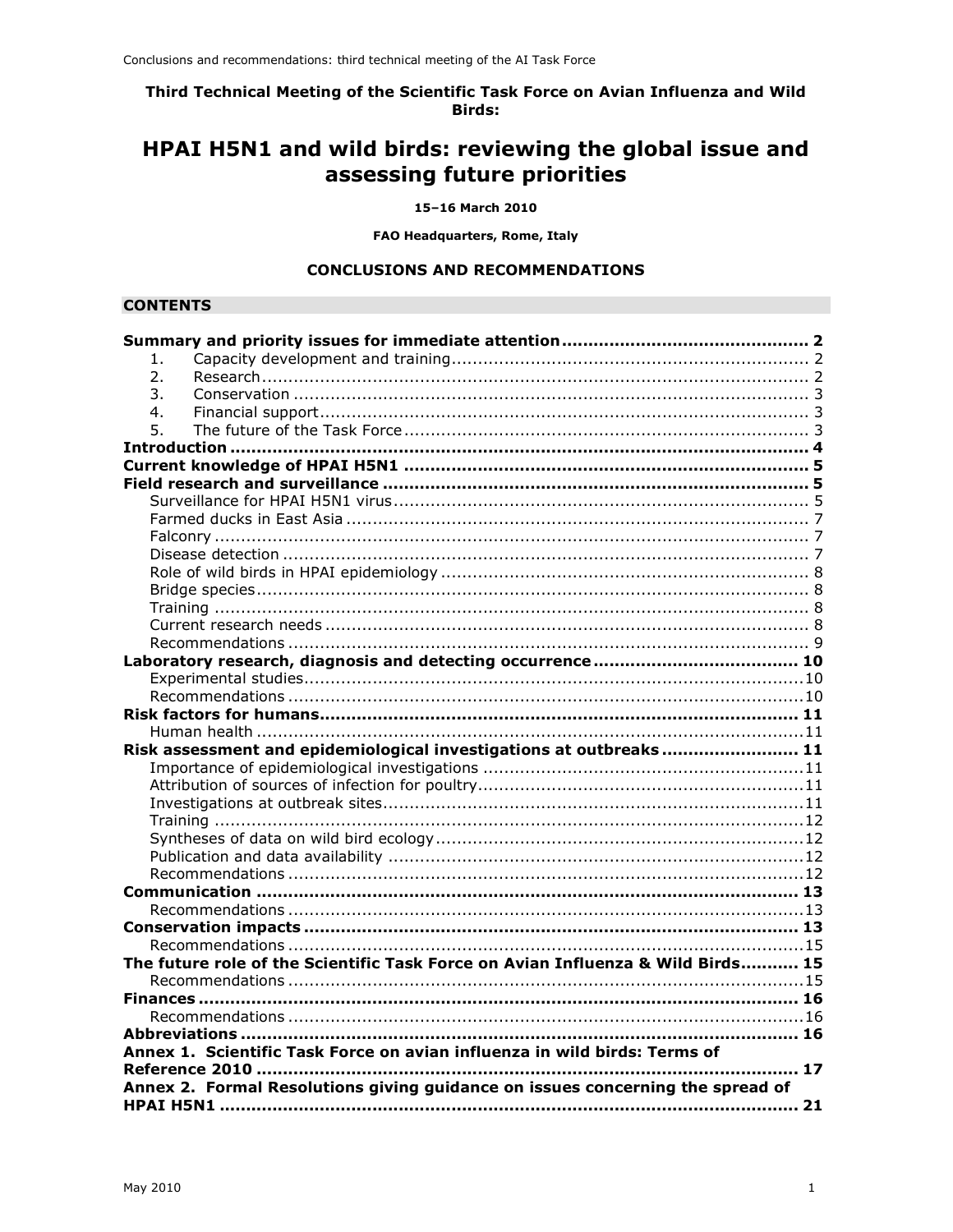#### **SUMMARY AND PRIORITY ISSUES FOR IMMEDIATE ATTENTION**

The Scientific Task Force on Avian Influenza and Wild Birds provides a liaison mechanism between those international organisations and multi-lateral environment agreements (MEAs) engaged in activities related to the spread and impact of highly pathogenic avian influenza (HPAI) H5N1. It comprises representatives and observers from 15 international organisations, including four UN agencies.

The Task Force met in Rome in March 2010 for its third technical meeting. The meeting aimed to review what has been achieved in addressing the spread of HPAI H5N1 of Asian lineage, both in terms of Task Force objectives and obligations under the relevant multi-lateral environmental agreements (MEAs), and determine the future role and direction of the Task Force. It built upon outcomes of Task Force meetings held in 2006 and 2007 which were of significant importance in developing a common international understanding of the direct and indirect implications of this disease for bird conservation and broader disease control.

The meeting strongly recommended a new strategy to better understand, better communicate and, from sound advice and policy, better control or manage the evolving situation. This means a more refined and specific approach and geographically this might be much more restricted. The Task Force has learned what works and what has not worked and given the increasingly tight funding there is a clear need to focus efforts. The Task Force should promote actively the following issues identified as priorities:

#### **1. Capacity development and training**

Further capacity building and training are essential in terms of establishing infrastructure, logistic as well as human resource competence in the areas of risk assessment, wildlife surveillance, outbreak investigations and wildlife ecology which can compliment efforts made by government agricultural authorities to manage, control and prevent HPAI H5N1. This training should be targeted at those endemic and high risk areas where there is an urgent and pressing need for improved development of relevant skills and should be undertaken crosssectorally where possible.

#### **2. Research**

#### *Determination of the main drivers of HPAI H5N1 from presumed endemic foci*

Recent field surveys in East Asia have indicated the development of extensive farming of ducks of wild species (genotypes). These include large numbers of farmed Mallard *Anas platyrhynchos*, Pintail *A. acuta*, Garganey *A. querquedula*, other duck species and Swan Goose *Anser cygnoides*. There is scope for confusion in the potential sampling of duck species of wild genotypes which are actually reared under domestication. Further information is urgently needed on the scale and nature of such duck farming and its implications in relation to HPAI H5N1 maintenance, spread and surveillance, especially between poultry sectors.

#### *Improved outbreak investigation using a One Health model (inclusion of poultry, wild bird and human epidemiological data)*

Relatively often, the source of an HPAI H5N1 event is reported to OIE as wild birds when there would appear to have been little time to carry out a thorough epidemiological investigation. In emergency situations, time is lacking and countries are asked to notify immediately after the confirmation of the event. OIE reporting structures allow for countries to report that the source of an outbreak is unknown or inconclusive. When there is no evidence to suggest that wild birds are the source of an outbreak the report should state that this is unknown or inconclusive.

Compliance with OIE reporting requirements, and ensuring that epidemiological information is based on scientific evidence will contribute to a better understanding of potential transmission vectors. It is accepted that any 'default' attribution of wild birds as the source of the outbreak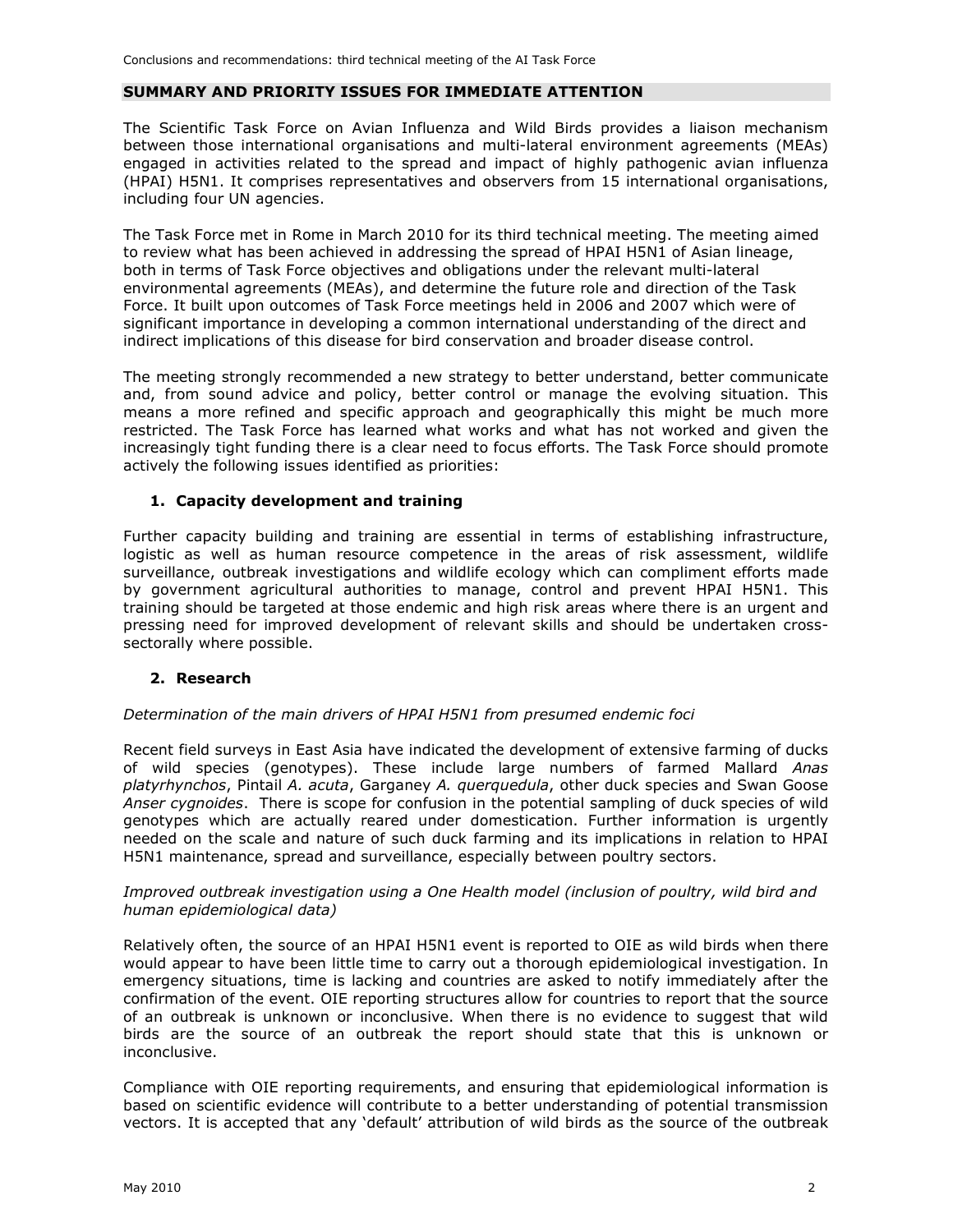Conclusions and recommendations: third technical meeting of the AI Task Force

can result in adverse conservation implications. In follow-up reports, countries have the possibility to better define the source of introduction and can add it in their reports.

#### *Data issues*

Data from outbreaks and surveillance programmes are crucially important for understanding this disease and the Task Force encourages both positive and negative data to be made openly accessible, including detailed information about the species, timing and geolocation.

Similarly, to better inform our understanding of the epidemiology within the ecological complexity of wild bird species and populations, there remains a need to continue to gather, collate and co-ordinate data and information on wild bird distributions, their movements (including via satellite telemetry), stop-over sites and flyways. It is also important to continue to gather data at site level, since such local information is very limited in most parts of the world.

#### *Laboratory science*

The Task Force encourages database systems such as Genbank, to require users to enter the source of the viral material, and to no longer make this field optional.

Until such spatial reporting is mandatory, when reporting the source of laboratory-derived genetic sequences, database contributors should be encouraged to provide a precise geolocation where samples were collected, and not location or name of the laboratory undertaking the sequencing.

#### *Communication*

The proactive briefing of media with accurate and objective information in lay terminology is essential for informed understanding of risk by the public and others, and should be given significant priority by those with technical understanding of the issues.

The Task Force should play an active role in this to provide the media with the state of the science information and be seen to be one of the key resources for authoritative information through AIWEb (www.aiweb.info). Addtionally, the Task Force should actively promote existing guidance on risk assessment and reduction for managers of protected wetlands, re-formatting and translating this as necessary, so as to best reach this target audience.

#### **3. Conservation**

The Task Force should document and publish the range of direct and indirect conservation impacts as part of the process of learning from events over the past five years since the first major wild bird outbreak at Lake Qinghai. This review can then be used to inform, and help reduce and mitigate future impacts from both HPAI H5N1 and other emerging diseases affecting wildlife.

#### **4. Financial support**

Sustained financial inputs are needed to continue the important programmes of surveillance, field research, training and other capacity building initiated since 2005. This includes essential resources to support the co-ordination of the Task Force. Current resources for addressing HPAI H5N1 have depleted significantly, likely due to the global financial crisis, attention raised concerning the H1N1 pandemic and other issues.

#### **5. The future of the Task Force**

The Scientific Task Force on Avian Influenza and Wild Birds has provided a valuable, and extremely cost-effective, co-ordination function between its many collaborating organisations. This Task Force should be maintained in its current structure, and proceed with the slightly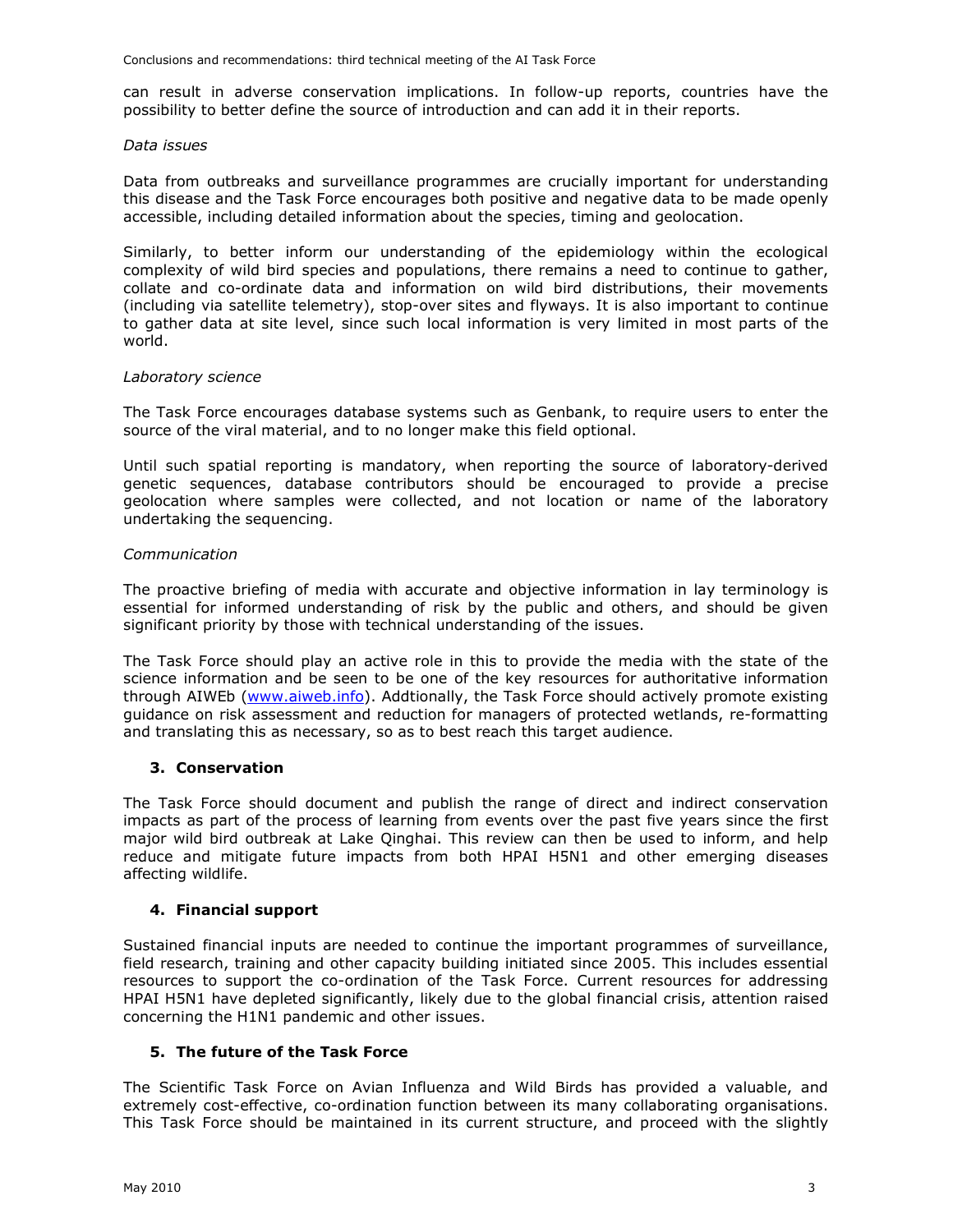Conclusions and recommendations: third technical meeting of the AI Task Force

modified terms of reference proposed (Annex 1), including falling within the overall remit of the Scientific Task Force on Wildlife Diseases to be established within the year.

Financial resources are essential to maintain the continued co-ordination of the Task Force.

#### **INTRODUCTION**

An international workshop was convened by the Scientific Task Force on Avian Influenza and Wild Birds and hosted by the UN Food and Agriculture Organisation (FAO) in Rome in March 2010.

The Task Force was established by the UNEP Convention on Migratory Species (CMS) in close cooperation with the Agreement on the Conservation of African-Eurasian Migratory Waterbirds (AEWA) in August 2005 following concerns about the role of migratory birds as potential vectors of HPAI virus subtype H5N1 of Asian lineage. The Task Force is currently co-convened by UNEP/CMS and FAO, whilst co-ordination and web-site (www.aiweb.info) maintenance is provided by the Wildfowl & Wetlands Trust.

The Task Force provides a liaison mechanism between those international organisations and multi-lateral environment agreements (MEAs) engaged in activities related to the spread and impact of HPAI H5N1. It comprises representatives and observers from 15 international organisations, including four UN agencies.

The Task Force was established out of a need for information on wild birds to be better reflected in the understanding of HPAI H5N1 and its spread around the world. Its activity has been crucial to help develop collaborations, joint multidisciplinary work programmes and to advance a science-based understanding of the role wild birds play in the epidemiology of HPAI H5N1.

Since the Task Force's establishment, there have been achievements in many areas, and considerable progress in developing understanding of the factors associated with the spread and epidemiology of HPAI H5N1.

Risk factors associated with this disease and means of reducing them have been summarised in a considerable body of guidance, much of it stimulated by the Task Force and its members. Technical guidance has been published by FAO, the World Organisation for Animal Health (OIE), the FAO-OIE joint network of expertise on animal influenzas (OFFLU), and others, whilst advice to policy-makers has been endorsed by several MEAs, notably in 2008 by the Ramsar Convention on wetlands, CMS and AEWA (Annex 2).

In the context of wild bird conservation, it is significant that the views of many have moved from an often automatic blame of wild birds for every outbreak of HPAI H5N1, to more balanced positions that recognise the poultry sector (especially in East Asia) as the primary reservoir of this virus, with regular spill-over of virus into wild bird populations with possible onwards transmission, and spill back. Such changed awareness better reflects current scientific understanding.

The third technical workshop reviewed what has been achieved in addressing the spread of HPAI H5N1 both in terms of the Task Force's original objectives, as well as obligations under relevant MEAs, and determined the future role and direction of the Task Force. It built upon outcomes of Task Force meetings held in 2006<sup>1</sup> and 2007<sup>2</sup> each of which helped develop a common international understanding of the direct and indirect implications of this disease for bird conservation and broader disease control.

-

<sup>1</sup> http://www.aiweb.info/documents/nairobi\_conclusions\_recommendations.pdf

<sup>&</sup>lt;sup>2</sup> http://www.aiweb.info/documents/aviemore\_ai\_workshop\_conclusions\_and\_recommendations.pdf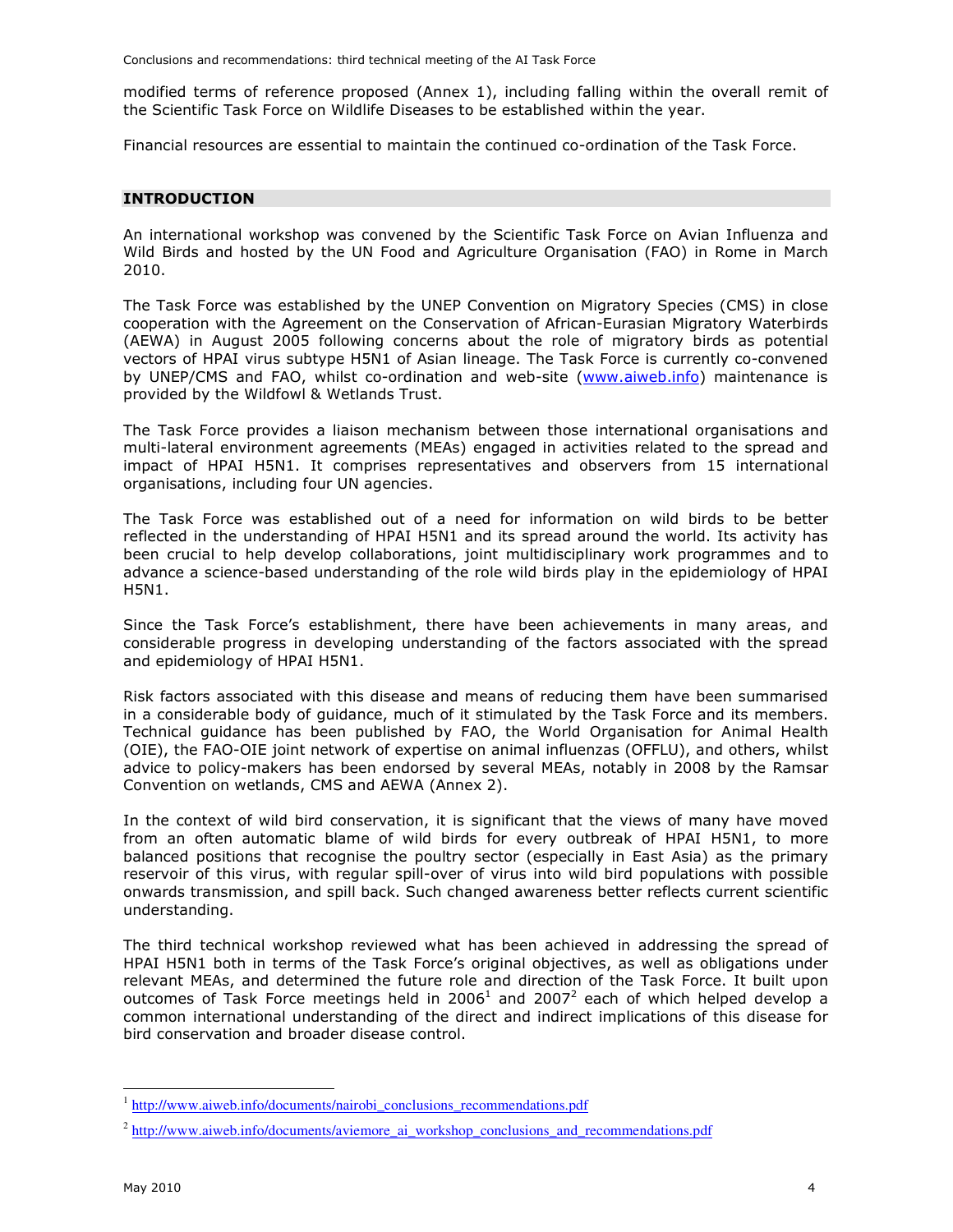The third meeting reviewed current activity related to avian influenza (AI) surveillance; most recent research related to the epidemiology of HPAI H5N1; and the known direct and indirect impacts on the conservation of waterbirds and their wetland habitats. It also critically assessed the Task Force's own future role, priorities and modus operandi, and made recommendations for future action.

#### **CURRENT KNOWLEDGE OF HPAI H5N1**

There has been considerable progress made in addressing many of the issues which prompted the establishment of the Task Force in 2005. There is now a much clearer understanding of the role of wild birds in the epidemiology of HPAI H5N1. Extensive surveillance over the last five years has provided no evidence to support the hypothesis that wild bird species are a reservoir of the HPAI H5N1 virus but it is advisable that more work be undertaken to determine the epidemiology of the virus in wild, semi-wild and domestic birds.

The Task Force and its member organisations have made a significant contribution to the development of guidance related to wild bird AI surveillance, to research, as well as to maintaining an overview of related issues. It continues to provide information on wild birds and AI to the wildlife, veterinary and health communities, as well as to the public and government bodies. It has sustained a body of expert opinion, skills and knowledge relevant to AI in wild birds.

In responding to many of the issues raised by the genesis and spread of HPAI H5N1 however, there is now a need to develop more holistic, system-based approaches to disease prevention and control such as exemplified by the One Health Initiative, FAO in One Health, and Contributing to One World, One Health - A Strategic Framework for Reducing Risks of Infectious Diseases at the Animal-Human-Ecosystems Interface .

The willingness to engage across sectors (agriculture, environment and health) as a result of the challenges of HPAI is welcome, but such liaison often remains superficial and needs to be consolidated both across governmental Ministries and amongst international organisations, NGOs, universities, etc. The One Health approach is welcome as this will help to address the skewed investment and focus among human, livestock, wildlife, and environmental health issues.

The emergence of HPAI H5N1 has had a significant impact on food security, livelihoods and economics of farmers, local communities and the poultry industry with poultry losses of many hundreds of thousands of birds, mainly as a result of slaughter policy for disease control. While financial and media attention have waned, this disease, and its impacts to all sectors remains a true threat for future security. Although human case incidence  $(\sim]30$  human deaths per annum) is relatively low, the HPAI H5N1 case mortality rate is high (currently 59%), and the virus remains endemic in multiple countries where poultry and human populations are at high density and regularly in direct contact.

#### **FIELD RESEARCH AND SURVEILLANCE**

#### **Surveillance for HPAI H5N1 virus**

There has been five years of massive investment in surveillance and research but these activities have been relatively disjointed across countries with poor standardisation of approaches resulting in data that are not always comparable. Whilst the main agencies concerned have assembled a good core set of information, many countries also have data on surveillance and disease outbreaks that are unavailable to a greater or lesser extent. International standardisation of information also remains a challenge, as does the sharing of information in a timely manner, and amongst databases.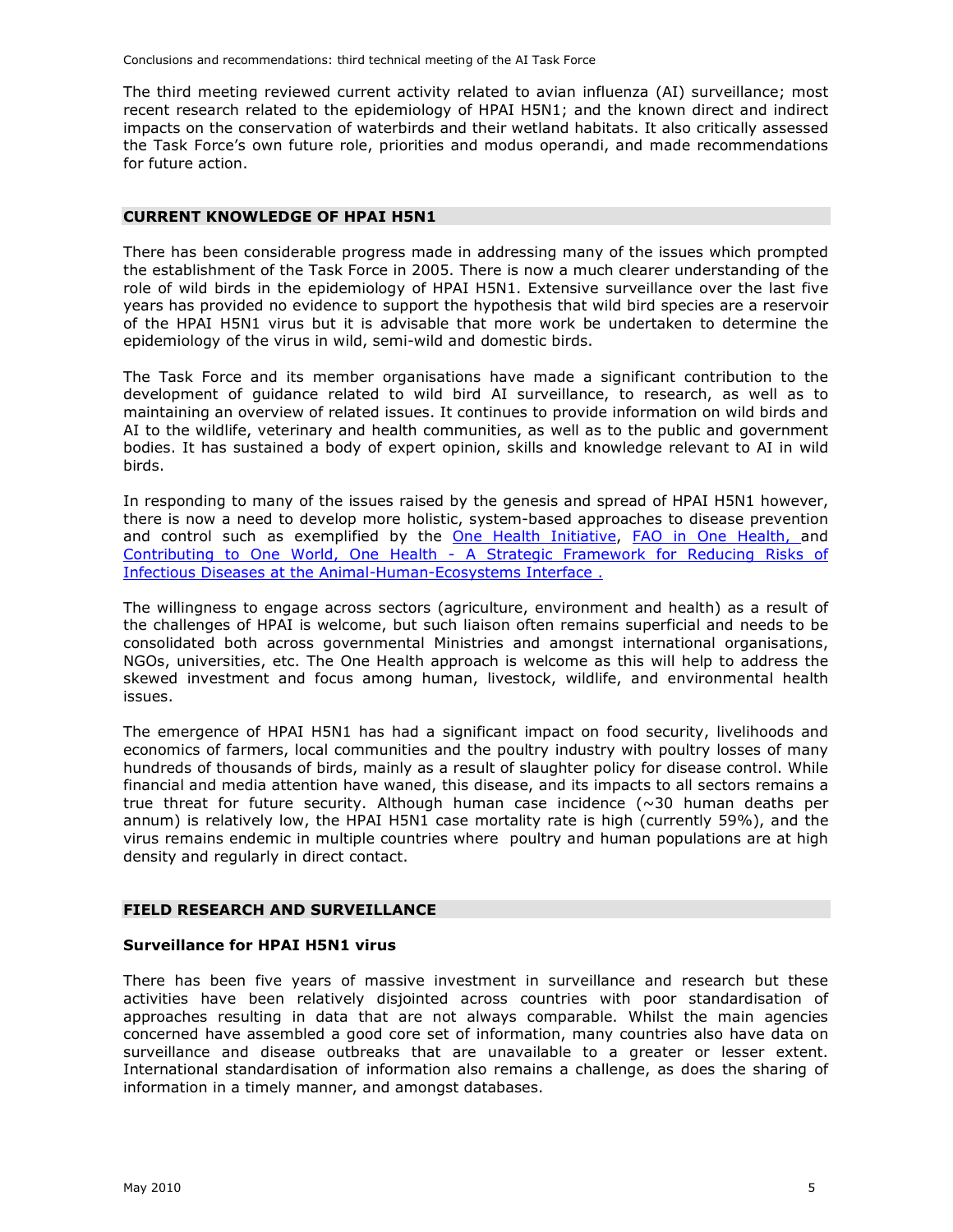Although wild birds are biologically competent to maintain low pathogenic avian influenza (LPAI) viruses, a reservoir for HPAI H5N1 in wild birds has not yet been identified although recent work in China<sup>3</sup> demonstrates different results from almost every other wild bird surveillance programme in the world raising questions about the role of wild birds in the disease cycle in that country and suggesting different ecological dimensions.

Active surveillance programmes such as those conducted by FAO, EU, USGS, USDA, GAINS, and other national programmes, have yielded more than >700,000 samples from live captured or legally mandated hunting of healthy wild birds. Prior to the recent Chinese work<sup>3</sup>, results demonstrate that the HPAI H5N1 virus has been detected in about 13 healthy wild birds only, from a variety of species, with an apparent gross prevalence of 0.00002%.

Despite the very large number of wild birds sampled, in the context of the total size of these populations (billions of birds), this sampling effort is, and always will be inadequate to determine that with 95% confidence, we have sampled enough birds to accept that negative results mean that a given wild bird population is not the reservoir for this virus-especially if there is such a low apparent prevalence. Current wild bird surveillance has also been conducted in a less than optimally targeted manner in that less sampling has occurred in endemic and epidemic regions and countries.

A review of EU AI surveillance between 2006-2009 showed surveillance was highly variable between Member States with over 80% of samples deriving from just four countries (Germany, Netherlands, Spain and UK) and that there would be benefits of a more strategic focus on eastern Europe, closer to potential sources of infection. Noteworthy is that even in the EU, a region with many ornithological experts, long-standing ornithological programmes, and infrastructure, 8% of birds sampled in 2008 were not identified to species.

To date, nearly all of the reported cases of HPAI H5N1 in wild birds in Europe have been detected through passive surveillance, although it is highly unlikely that all cases of infected birds have been detected. This is due to the vast area and variable habitats occupied by wild birds and given that passive monitoring covers only a small proportion of the total habitat used by wild birds.

There has been an apparent decline in planned active surveillance activities. This has possibly been consequent on reduced funding (changing priorities as disease perceptions change in the political sphere and impacts of the global recession); lowered levels of concern; and/or less interest by the media (and thus lower public pressure on decision-makers) which more recently has focussed on issues related to the spread of pandemic H1N1. However, it is worth noting that wild bird surveillance has been valuable in other ways including mobilising multidisciplinary national and international collaborations, and enabling further infrastructure and capacity building to occur in many countries. This capacity will enhance global wildlife surveillance efforts in the future.

Specifically related to AI viruses in general, information has been collected from many wild birds species on the prevalence rates of many different AI virus subtypes, and this is significant for helping refine information about other viruses that may be problematic in the future. Noteworthy is that several active surveillance programmes identified LPAI H5N2 as a relatively common virus in wild birds and in one study in Nigeria<sup>4</sup>, a HPAI H5N2 was isolated from two relatively nomadic species suggesting that wild birds can carry a highly pathogenic virus and make regional movements. This demonstrates one indirect benefit of wild bird surveillance undertaken in the past five years.

-

<sup>3</sup> Kou, Z., Li, Y., Yin, Z., Guo, S., Wang, M., *et al.* 2009. The Survey of H5N1 Flu Virus in Wild Birds in 14 Provinces of China from 2004 to 2007. *PLoS ONE* 4(9): e6926. http://www.plosone.org/article/info:doi%2F10.1371%2Fjournal.pone.0006926

<sup>4</sup> Gaidet, N., Cattoli, G., Hammoumi, S., Newman, S.H., Hagemeijer, W., *et al.* 2008. Evidence of Infection by H5N2 Highly Pathogenic Avian Influenza Viruses in Healthy Wild Waterfowl. *PLoS Pathogens* 4(8): e1000127. http://www.plospathogens.org/article/info:doi%2F10.1371%2Fjournal.ppat.1000127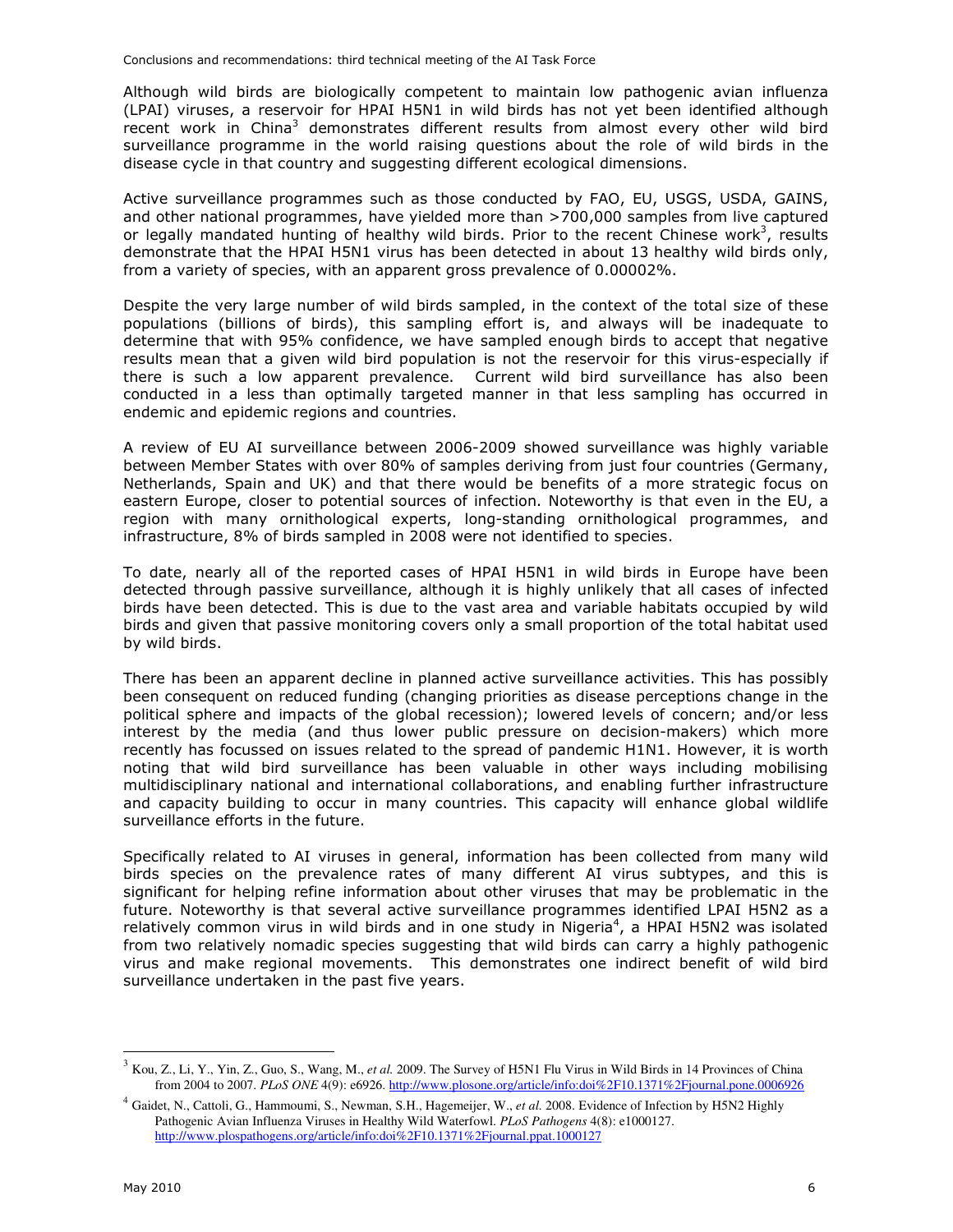No evidence of an environmental reservoir of HPAI H5N1 has been identified to date either, although it is recognized that this virus is difficult to extract from water samples, even in an experimental laboratory setting.

#### **Farmed ducks in East Asia**

Recent field surveys in East Asia, led by FAO, have indicated that extensive, farming of wild (genotypes) ducks and geese including large numbers of Mallard, Pintail, Garganey, Spot-billed Duck and Swan Goose as well as other species including hybrids. There is scope for considerable confusion in the potential sampling of duck and other wildfowl species of wild genotypes which are actually reared under domestication in locations where farming of wild birds is occurring, and wetland habitat is shared by both migratory and farmed wild birds. Further information is needed on the scale and nature wild bird farming and its implications for HPAI H5N1 epidemiology, virus maintenance, and spread, especially since this practice has been observed in wetlands that also accommodate farmed domestic ducks, chickens, and migratory waterbirds.

There is a need to investigate interactions between domestic, wild and farmed birds including investigating the relationship between climate (in particular effects of cold weather and resultant congregating birds), environment and onset of disease in populations. This should especially focus on situations where rice production systems involve grazing with domestic ducks, as well as considering those factors facilitating disease persistence in these agricultural wetlands. Finally, studies should aim to better understand the market chains and socioeconomic value of farmed wild birds in order to identify additional areas of high risk for virus transmission among birds and between birds and people.

#### **Falconry**

Traditional practises associated with falconry, such as the moving of prey species and falcon food (both regulated and unregulated), have been identified as risk factors for the spread of HPAI H5N1 within the Middle East regions. There is a need for further work to quantify and qualify these risks, understand movement patterns of falcons, their food supplies and their prey, as well as the need for stronger biosecurity measures to reduce risks of virus transmission associated with common falconry practices $5$ .

#### **Disease detection**

For early detection of disease, given that passive methods have detected nearly all reports of HPAI H5N1 in wild birds, there is a need to strengthen HPAI passive situation-based surveillance systems with emphasis on endemic countries, including networking these programmes internationally. This will also benefit data gathering on other wildlife diseases, and improve understanding of HPAI H5N1 nationally and regionally.

Active surveillance of healthy wild birds gives information on the circulation of LPAI viruses, but has not proved effective at HPAI detection (with possible exceptions in areas with high infection loads *e.g.* certain provinces of China). Accordingly, active surveillance is not recommended for HPAI H5N1 early detection or warning. However, active surveillance has important value in studying the epidemiology and characteristics of the virus in areas where the virus is endemic and at outbreak sites (accepting that results require careful interpretation in terms of whether wild bird cases constitute spill-over or spill-back). Furthermore, those LPAI viruses present in wild birds are likely to be the next viruses introduced into poultry where they likely evolve into highly pathogenic viruses that impact the poultry industry and potentially people. It is in the interest of both the public and veterinary health sectors to further support AI surveillance in wild bird populations.

 $\overline{a}$ <sup>5</sup> http://www.rr-middleeast.oie.int/download/pdf/koweit08.pdf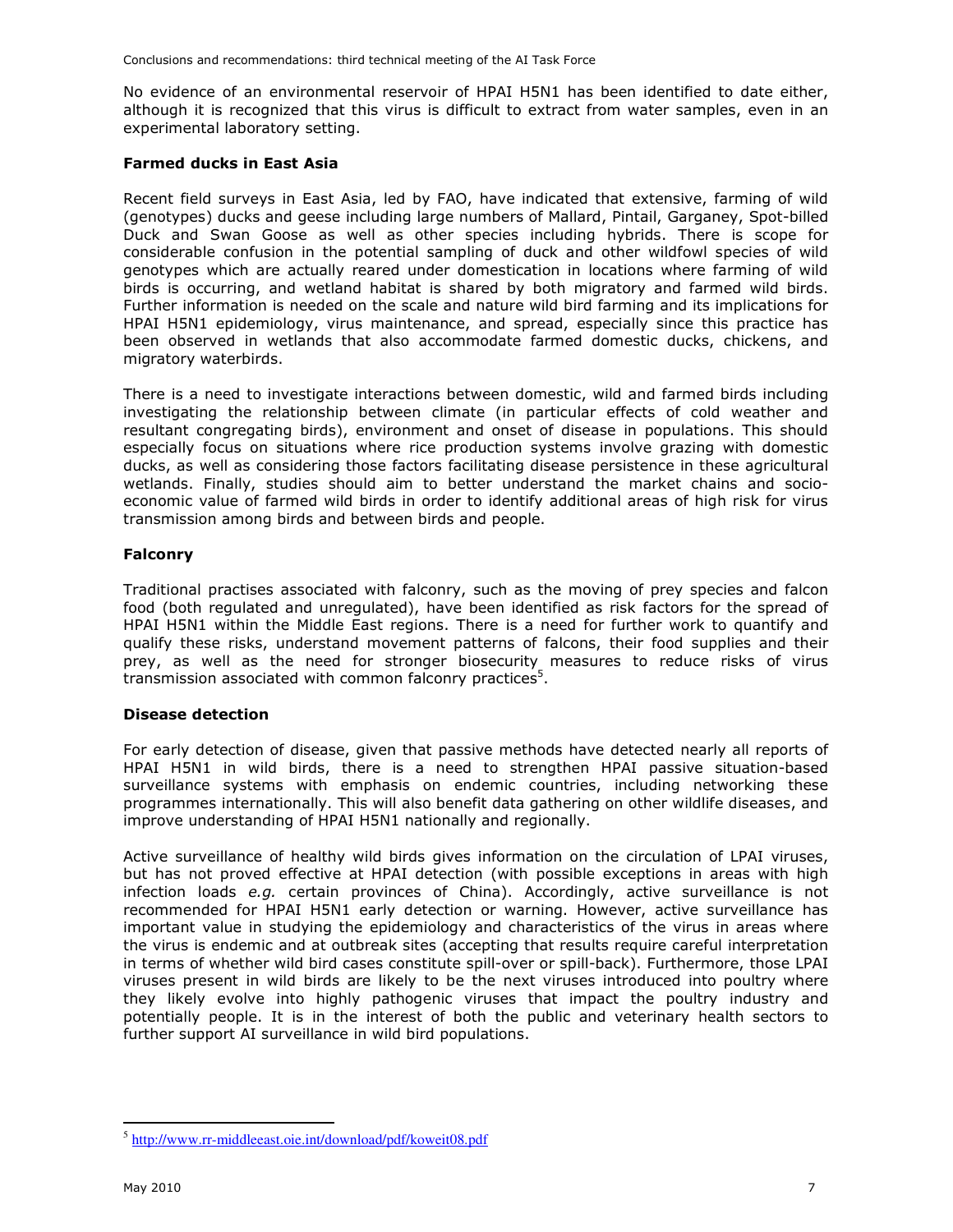#### **Role of wild birds in HPAI epidemiology**

Asymptomatic carriage of HPAI H5N1 virus remains poorly understood in wild birds. Although HPAI H5N1 viruses can theoretically be dispersed by individually infected wild birds over longdistances, the individual likelihood for long distance dispersal remains low. Long distance waterbird movements are of infrequent (seasonal) periodicity, and birds are unlikely to spread virus over several consecutive but interrupted long distance movements appreciating that from experimental infection studies, the period of potential viral shedding is probably short.

Wild birds are the reservoir for LPAI viruses, but based on current information, they do not currently appear to be the reservoir for HPAI H5N1 virus or other highly pathogenic viruses. However, there are suggestions of increasing resilience of wild birds to HPAI H5N1 infection, with possibly changed infection dynamics. Recently the number of wild bird mass mortality events has decreased and there have also been cases where Mute Swans (*Cygnus olor)*, previously considered the HPAI H5N1 European wildlife sentinel due to their high susceptibility and ease of detection in the environment, have survived exposure to the virus, while other member of the same flock foraging on the same supplemental feed for weeks, died from exposure. Thus, species formerly considered as sensitive indicators of disease, in some situations, no longer show disease signs. This may be a consequence of heterosubtypic immunity<sup>6</sup>, a change in viral pathogenicity, a change in immunological response of wild birds, or complex interactions between host, environment and pathogen. In either case, further research is warranted.

#### **Bridge species**

The role of so-called 'bridge' species in virus transmission, including as mechanical vectors, needs to be confirmed. Currently, the only known example of bridge species being involved in the epidemiology of HPAI is limited to one case (Tree Sparrows Passer montanus in China<sup>7</sup>) with circumstantial evidence in other cases, particularly, outbreaks in Hong Kong. Further research is needed to understand whether bridge species pose a true risk for disease transmission at a global level, or whether this is a periodic event, or not significant from an epidemiological perspective. It is interesting to note that in the Hong Kong region, this issue is of greatest concern, and perhaps more focused studies in that ecological system would be most appropriate.

#### **Training**

There remain needs for building of capacity for wild bird surveillance programmes including ornithological skills in many higher risk areas of the world.

#### **Current research needs**

A number of specific areas of desirable field research were highlighted:

- better understanding of the buffering effect of wild bird populations (with circulating LPAI) against HPAI emergence in wild bird populations;
- better understanding of differences in LPAI vs HPAI epidemiology relative to viral circulation and persistence in populations including evaluation of potential immune protection from lethal effects of HPAI H5N1, if birds have had previous exposure to LPAI subtypes; and
- better understanding of the impacts of LPAI and HPAI on the physiology and migration potential of individual birds.

<sup>-</sup>6 Breed, A., Gould, G., Rae, D., Hesterberg, U., Harris, K., Moir, R., Choudhury, B., Younas, A. & Cook, A. 2010. *Annual report on surveillance for avian influenza in wild birds in the EU in 2008.* Community Reference Laboratory for Avian Influenza, UK. 42 pp.

 $^7$  Kou, Z., Lei, F.M., Yu, J., Fan, Z.J., Yin, Z.H., Jia, C.X., Xiong, K.J., Sun, Y.H., Zhang, X.W., Wu, X.M., Gao, X.B. & Lil, T.X. 2005. New Genotype of Avian Influenza H5N1 Viruses Isolated from Tree Sparrows in China. *Journal of Virology* 79: 15460-66.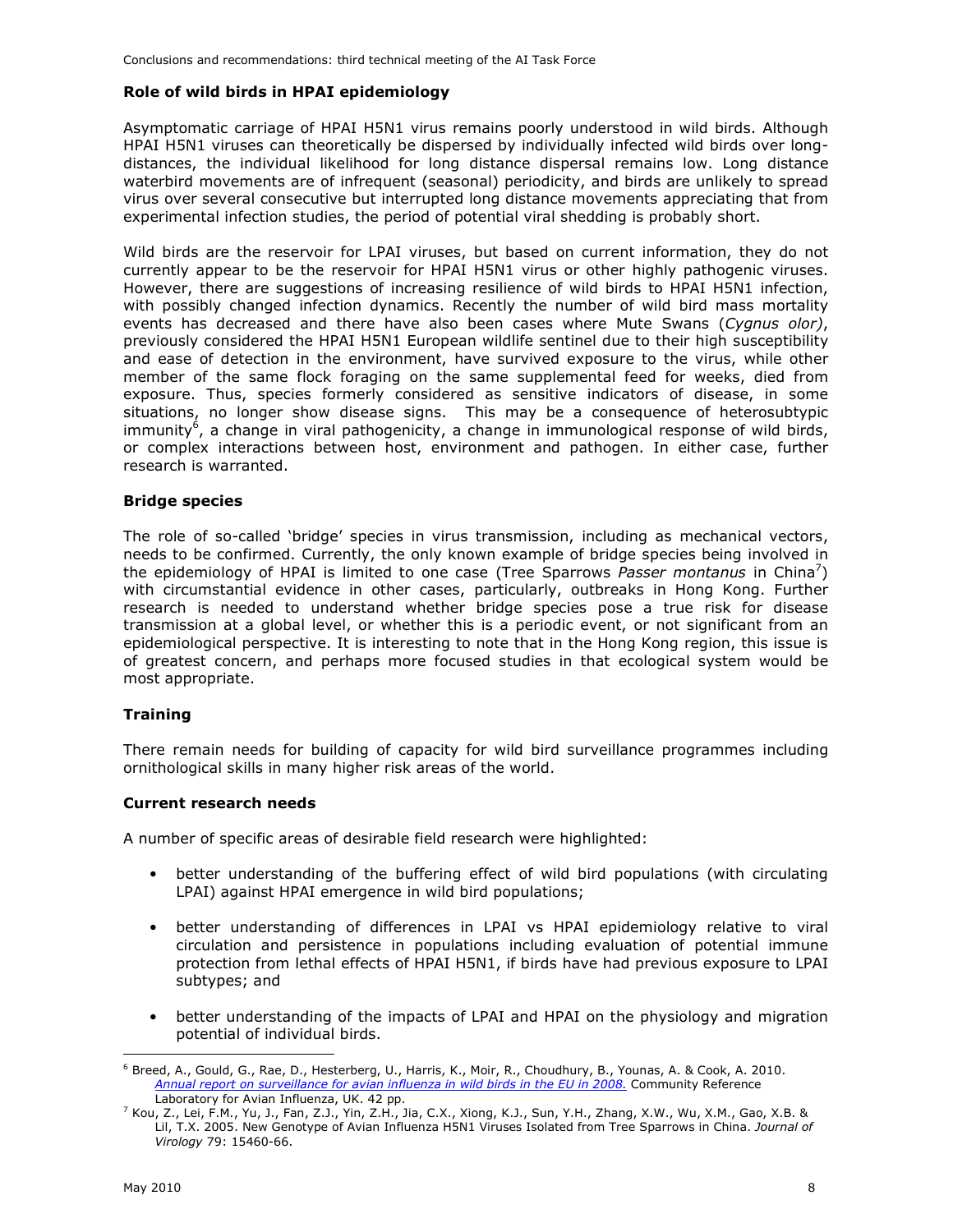#### **Recommendations**

- Further information is urgently needed on the scale and nature of the rearing or farming of ducks of wild genotypes in East Asia, and its implication for HPAI H5N1 maintenance, spread and surveillance.
- There is now wide consensus that early detection of HPAI H5N1 is best achieved through passive surveillance of cases of wild bird mortality, whilst active surveillance of live birds is more appropriate for generating information on the circulation of LPAI viruses. AI wild bird surveillance programmes (HPAI H5N1 and LPAI) should be established against precisely defined objectives. Clarity as to objectives is essential if the most appropriate sampling strategies, sampling sizes, and methods are to be used, recognising that programmes will also vary between countries in light of differing risk and capacity. At a minimum, passive surveillance and monitoring around outbreak sites should be set in place with long-term government commitment.
- Surveillance results need to be reported in a timely manner to aid real time risk assessments.
- Data which are both openly accessible (including those which are negative), and of high quality, are crucially important for understanding this disease. It is important to encourage national programmes and NGOs conducting wild bird surveillance to make their data available even if results are negative. It is also essential to ensure the accurate identification of the wild bird species is included when reporting results with additional information such as age if possible.
- There remains a need to continue to gather, collate and co-ordinate data and information on wild bird distributions, their movements (including via satellite telemetry), stop-over sites and flyways. It is also important to continue to gather data at site level, since such local information is very limited in many parts of the world.
- A series of guidance documents for conducting AI surveillance and diagnostics has been prepared by FAO and OIE, and should be considered as programmes are developed.
- Further capacity development and training is essential in terms of establishing logistic as well as human resource competence. This should be targeted at those endemic and high risk areas where there is an urgent and pressing need for improved development of relevant skills, and should be undertaken cross-sectorally where possible.
- There remains a need to develop a better understanding of the behaviour and ecology of 'bridge' species, as well as other means of local or short distance spread of HPAI and LPAIs of subtypes H5 and H7, such that this information might be used to develop enhanced guidance on biosecurity and contribute to risk analysis.
- An effort should be made to document previously unreported cases of mass mortality in wild birds in Central and East Asia.
- Monitoring and surveillance for AI within markets that trade in wildlife, remains highly desirable. This should include research into which species are traded, their origins and movements, as well as locations along the market chain where disease transmission is likely.
- Further research on the potential for asymptomatic carriage of HPAI H5N1 virus is required and the species involved to better inform risk assessments.
- There remains a need for better information on relevant cultural and religious practices, such as falconry or the widespread purchase and release into the wild of birds at certain times of the year (*e.g.* merit releases), and how those practices might be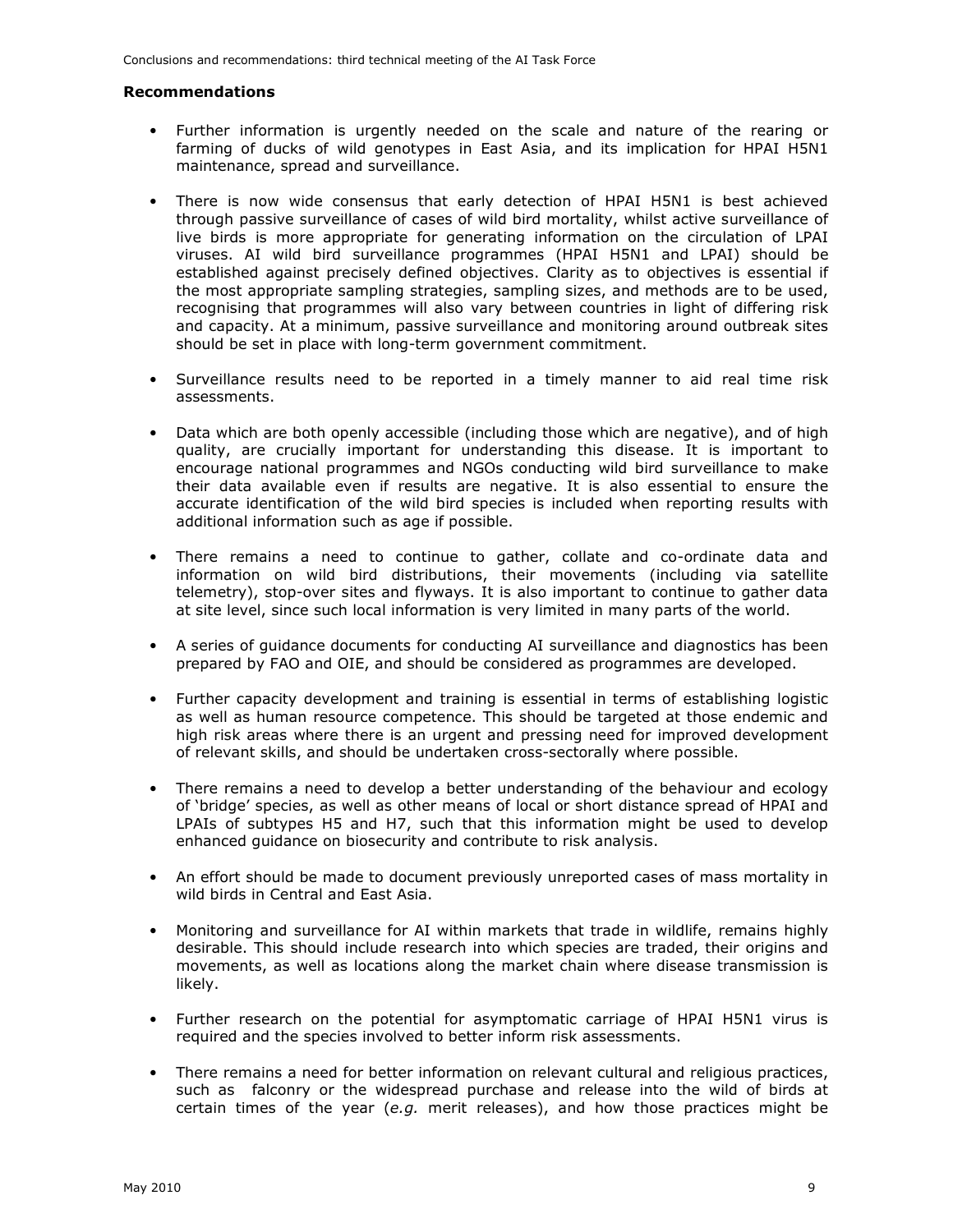safeguarded but at the same time, minimise the risk of disease spread to humans, wild birds and poultry.

Research looking at the nexus of society, industry, environment and HPAI policies is needed to provide a more balanced and scientific rationale, and interventionist approach globally.

### **LABORATORY RESEARCH, DIAGNOSIS AND DETECTING OCCURRENCE**

To date, there are no specific HPAI H5N1 serological tests. Serology is only useful as a general screen for antibodies to the range H or N subtypes and it does not indicate which H and N subtypes were combined in the virus to which the bird was previously exposed, nor does it provide information about pathogenicity.

Molecular epidemiological studies remain important in understanding the spread of HPAI H5N1. In wild birds, one main clade (2.2) has historically been dominant but recently other clades (2.3 and 2.3.2) are becoming more widespread, and in particular, 2.3.2 has recently been detected for the first time in wild birds in Europe.

In contrast to all other studies, recently published surveillance results from China show a significantly different HPAI H5N1 prevalence. This study reports 149 positive samples and 17 virus strains isolated from 14,472 apparently healthy wild birds giving an overall prevalence of 0.01%<sup>8</sup>. These results indicate the importance of further surveillance in regions of endemic occurrence of HPAI H5N1, and the need for providing complete details about methodologies and standardisation of techniques to allow for inter-annual and geographic comparisons.

#### **Experimental studies**

Laboratory studies on wild bird species have shown that multiple waterfowl species can shed the HPAI H5N1 virus asymptomatically for several days (between one and eight days in studies reviewed) after experimental infection. However, evidence for this shedding remains lacking in free ranging wild birds and may never be possible to determine due to the logistical challenges associated.

#### **Recommendations**

- It is known that samples from a number of surveillance programmes and missions have been collected but not yet analysed. Task Force member organisations should work with national governments to better facilitate the movement of samples across national boundaries, identifying and addressing those issues impeding sample transfer and analyses.
- When placing genetic sequences into databases, submitters should always include the location of sample collection (with a precise geolocation), and not solely the laboratory undertaking the sequencing. Conversely, it would be valuable for databases that archive genetic sequences, to strongly encourage submitters to input the geolocation of the source of the sample, upon submission. It is only through this improved information about genetic sequences and their movement and distribution globally that we will gain better insight into the mechanisms by which influenza viruses are transmitted on a global scale.

-

<sup>8</sup> An overall apparent prevalence in 14 provinces of c.4% in Mallards *Anas platyrhynchos*, Pintail *Anas acuta* and Whooper Swan *Cygnus cygnus*. Highest local prevalence was showed by Mallards and Pintails in Qinghai Province (10 -11%).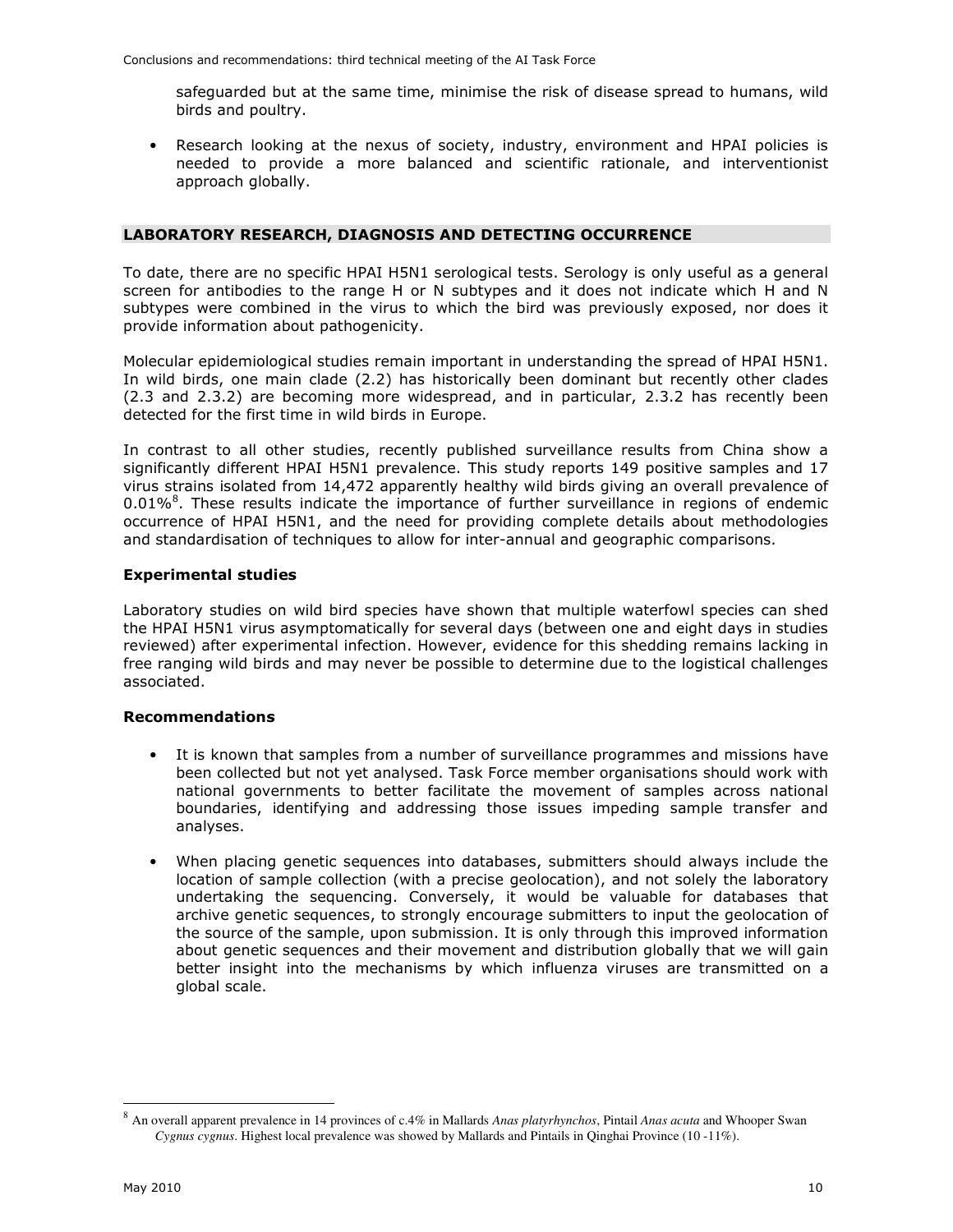#### **RISK FACTORS FOR HUMANS**

#### **Human health**

There are no confirmed cases of transmission of virus to humans from wild bird outbreaks despite close contact between live wild birds and people. However, processing of apparently healthy infected hunted birds might be a source of exposure to HPAI H5N1 virus to humans and improper disposal of hunted bird waste (or other infected offal) remains a risk to poultry. Simple guidance should be provided to the hunting community to prevent potential exposure of people and poultry to potentially infected materials from wild birds.

#### **RISK ASSESSMENT AND EPIDEMIOLOGICAL INVESTIGATIONS AT OUTBREAKS**

#### **Importance of epidemiological investigations**

The ultimate objective of structured epidemiological investigations of outbreaks in domestic poultry is to inform control measures including identification of the most likely source of infection. There has been general lack of progress in identifying sources of infection in many outbreaks of HPAI H5N1. The need for good epidemiological studies in wild birds remains as high a priority as ever.

Understanding the routes of transmission and spread of HPAI H5N1 remains a challenge. It is crucial that there is accurate knowledge of the timing and sequence of events ('time-lines'). Time-lines, together with an understanding of which species are involved and exact geolocation information are all essential to the generation of hypotheses that can then be used to direct subsequent epidemiological investigations and conduct meaningful phylogenetic studies based on genome sequencing data.

The importance of rapid but accurate official reporting to OIE is critical.

#### **Attribution of sources of infection for poultry**

The apparent reduction in culling of wild birds associated with HPAI H5N1 is welcome although the tendency to blame wild birds for outbreaks remains a persistent problem - compounded by statements from some official veterinary agencies suggesting wild bird involvement based entirely on circumstantial evidence. Too often wild birds are reported as the cause of outbreaks apparently before a thorough epidemiological investigation has been undertaken. This is important to address since 'default' attribution of infection source to wild birds impedes better scientific understanding of actual transmission vectors – which have been shown to be multiple and various at different times and places – thus also impeding addressing other risk factors. Moreover this 'default' attribution can result in adverse conservation impacts, and this hidden threat to birds is not being systematically documented or reported.

#### **Investigations at outbreak sites**

Wild bird surveillance around outbreak sites may be an important component of the epidemiological investigation, and it should be highlighted that positive findings in wild birds should not have implications for trade.

It is important to learn epidemiological information from each case of H5N1 relating to the interface between people, wildlife, and poultry.

National planning for outbreak investigation has developed in many countries over the last five years, but continued review and update of such plans should be strongly encouraged.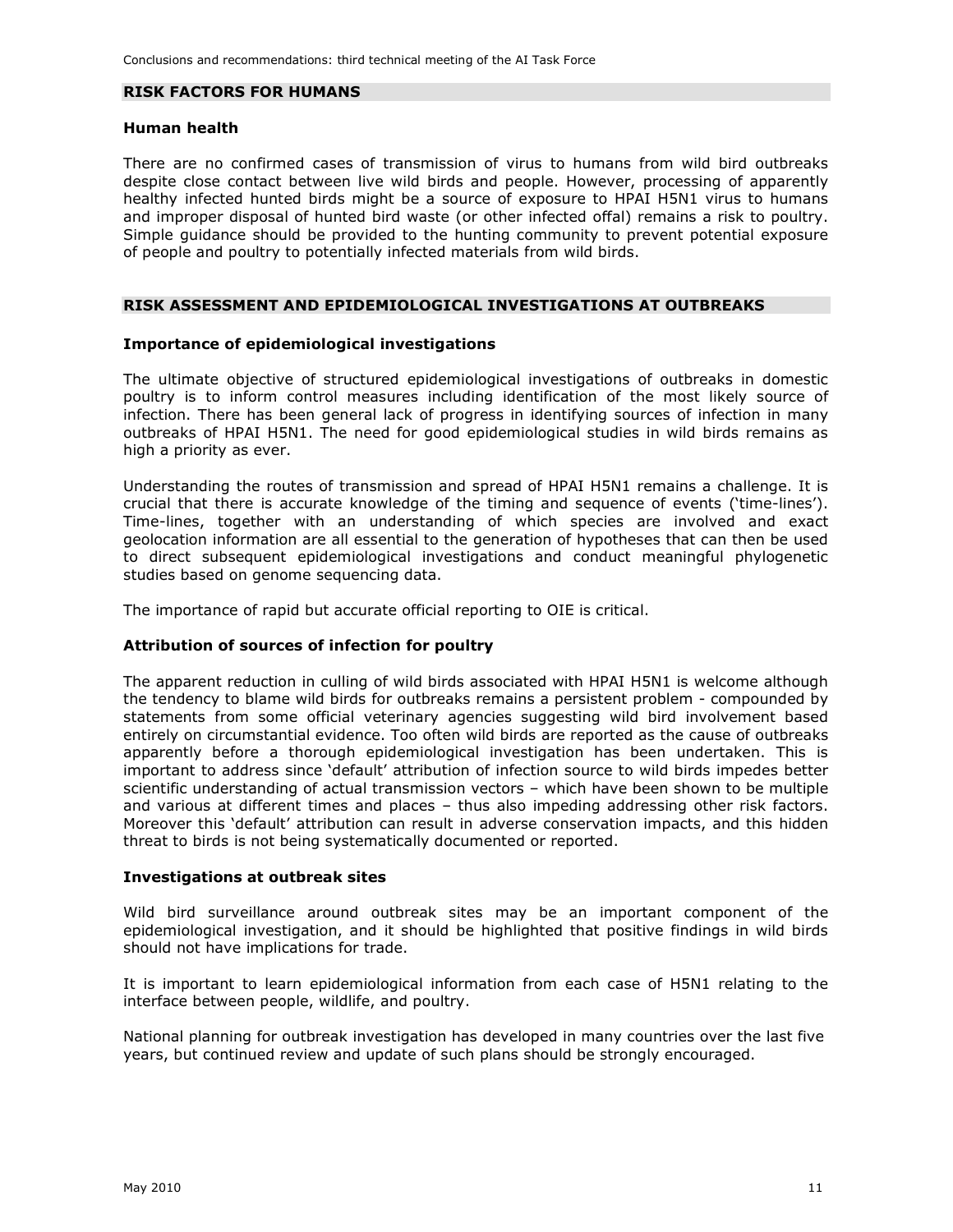#### **Training**

Training in epidemiological principles continues to be important, in particular where there is limited national capacity especially in wildlife health. Organisations represented on the Task Force are promoting such training but need much more support and financing to make an impact in endemic and high risk areas for HPAI H5N1.

#### **Syntheses of data on wild bird ecology**

There has been considerable progress in understanding migration routes of wild birds. In those regions where synthesised information on the distribution and movements of wild birds do not exist, there remains an important need to gather, collate and provide such information to aid both epidemiologists and decision makers. This should include tools that summarise the likely bird movements at various scales and in different seasons.

#### **Publication and data availability**

The results of epidemiological investigations are not always published and raw data are rarely made available to the international community. This constrains efforts to elucidate epidemiology and risk factors. Such investigations should always be published or made accessible, including when they are inconclusive.

All organisations involved in the Task Force should continue to encourage transparency in reporting and openness in data sharing.

#### **Recommendations**

- In order to encourage scientific accuracy and objectivity in reporting, countries should comply with OIE reporting requirements, and should ensure that information about th*e source of an outbreak* is *based on scientific evidence. When there is a lack of evidence, countries should report* the *source as unknown or inconclusive. When the source of introduction is clearly confirmed after investigation, countries can introduce it in their follow-up reports. Countries should comply with their reporting requirements by immediately notifying OIE of HPAI occurrences in wild or domestic birds, LPAI H5 and H7 in poultry and should include findings from LPAI surveillance in wild birds in their annual report for non listed OIE diseases submitted through WAHIS-Wild*.
- There remains a need to add from a wildlife perspective, protocols that supplement current outbreak investigations at poultry farms, in order to evaluate the role that wild birds may play in disease introduction, or the potential for disease to be spread from farms into wild bird populations.
- It is important that there is a more holistic approach to AI outbreak investigations. There should be routine, integrated inclusion of epidemiological, veterinary (wildlife health), virological, biological and ornithological expertise in field outbreak investigation or response teams, including at poultry farms. The development of national and international registers of experts able to assist in such missions would be valuable.
- The Task Force should promote actively, the development of additional protocols related to wildlife that supplement current guidance on outbreak investigations at poultry farms. Such elaborated guidance is necessary to evaluate any role that wild birds may play in disease introductions, or the potential for disease to be spread from farms into wild bird populations.
- Where possible a 'lessons learnt' review should be undertaken by the relevant authorities following the application of an HPAI outbreak response, and any conclusions concerning how better to improve responses or preparedness subsequently implemented.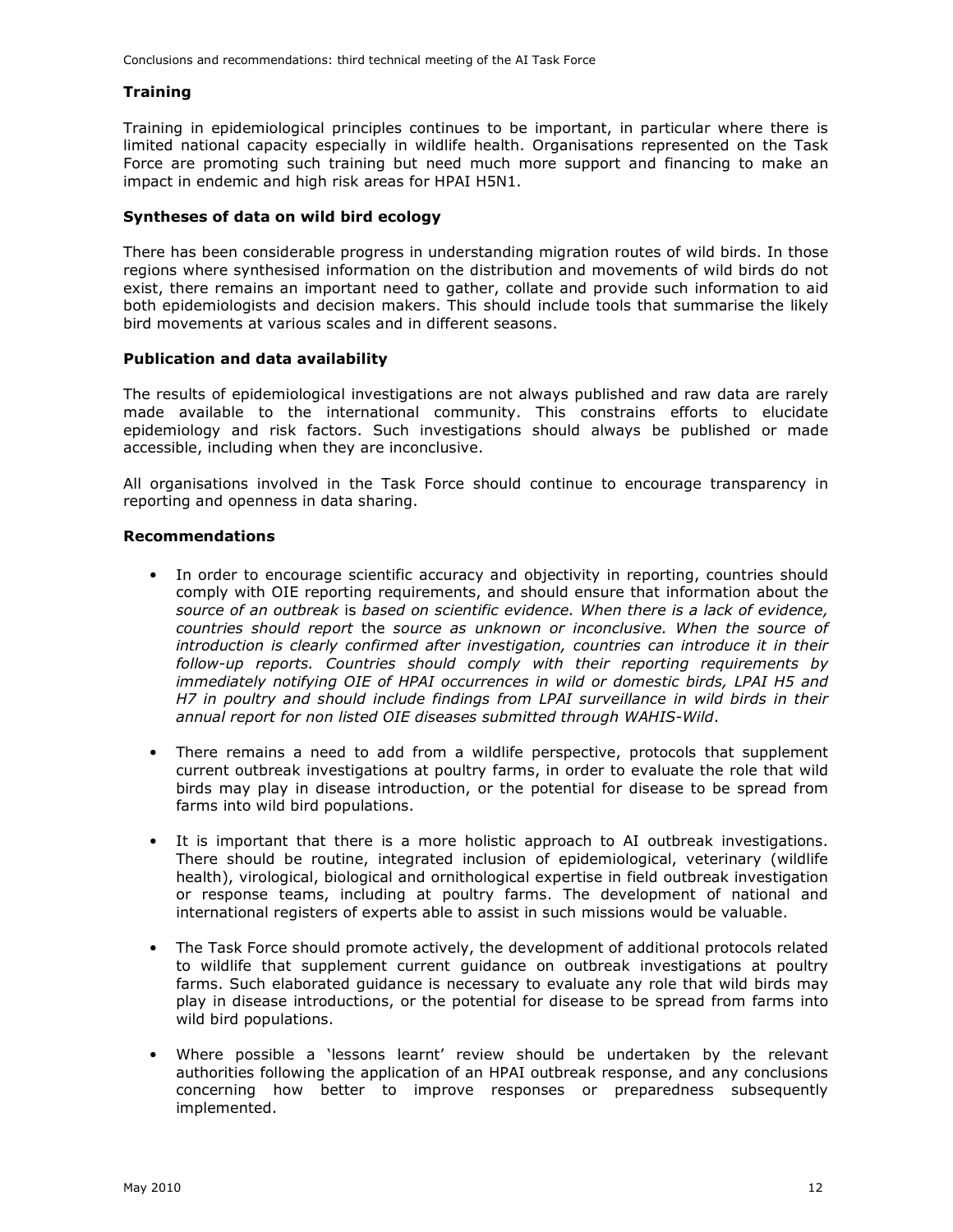Conclusions and recommendations: third technical meeting of the AI Task Force

• Further work should be undertaken to understand the nature and extent of the wild and ornamental bird trade, fighting cock exhibits, and the like, as well as giving special emphasis to trade through wet (live bird) markets.

#### **COMMUNICATION**

The communication of accurate and objective information is essential for informed understanding of risk by the public and others, and much attention was given to this at the Task Force's meeting in 2007<sup>2</sup>. Whilst there has been little recent media coverage of issues in countries without infection, this would rapidly change should infection again spread widely. It is essential that those with understanding of the technical issues continue to provide pro-active briefings to media and others.

The Task Force has previously developed guidance related to risk assessment and response for managers of protected wetlands. There is a need to actively promote and further disseminate this guidance, 're-packaging' it as necessary in order to reach target audiences.

#### **Recommendations**

- The proactive briefing of media with accurate and objective information in lay person's language is essential for informed understanding of risk by the public and others, and should be given significant priority by those with technical understanding of the issues.
- The Task Force should update its leaflet on HPAI H5N1 so that this summary of scientifically accurate information represents most recent understanding.
- The Task Force should promote actively its existing quidance on risk assessment and reduction for managers of protected wetlands, re-formatting and translating this as necessary, so as to best reach this target audience.
- The Task Force should continue to provide and promote the globally recognised authoritative resource for information on HPAI in wild birds i.e. AIWEb (www.AIWEB.info).

#### **CONSERVATION IMPACTS**

A review of direct and indirect impacts of HPAI H5N1 on nature conservation interests has been initiated by the Task Force for subsequent publication.

Whilst relatively few globally threatened species have been reported to have died as a direct result of infection, significant numbers other waterbirds have been reported dead. Other impacts include the mortality of 5-6% of the world population of Bar-headed Geese *Anser indicus* in a single incident at lake Qinghai in May 2005.

In Europe, the most significant HPAI H5N1 impacts resulted from exaggerated and often inaccurate media reporting. This fuelled public fears, leading to a range of consequences such as changed attitudes towards birds. Public visitation to wetland reserves fell – with financial implications for the organisations running these.

Other **negative conservation impacts** identified include:

- Destruction of wetland and other waterbird habitats as a misguided response (either by public or encouraged through formal policy).
- Killing of waterbirds or destruction of their nests as a misguided response (either by public or encouraged through formal policy).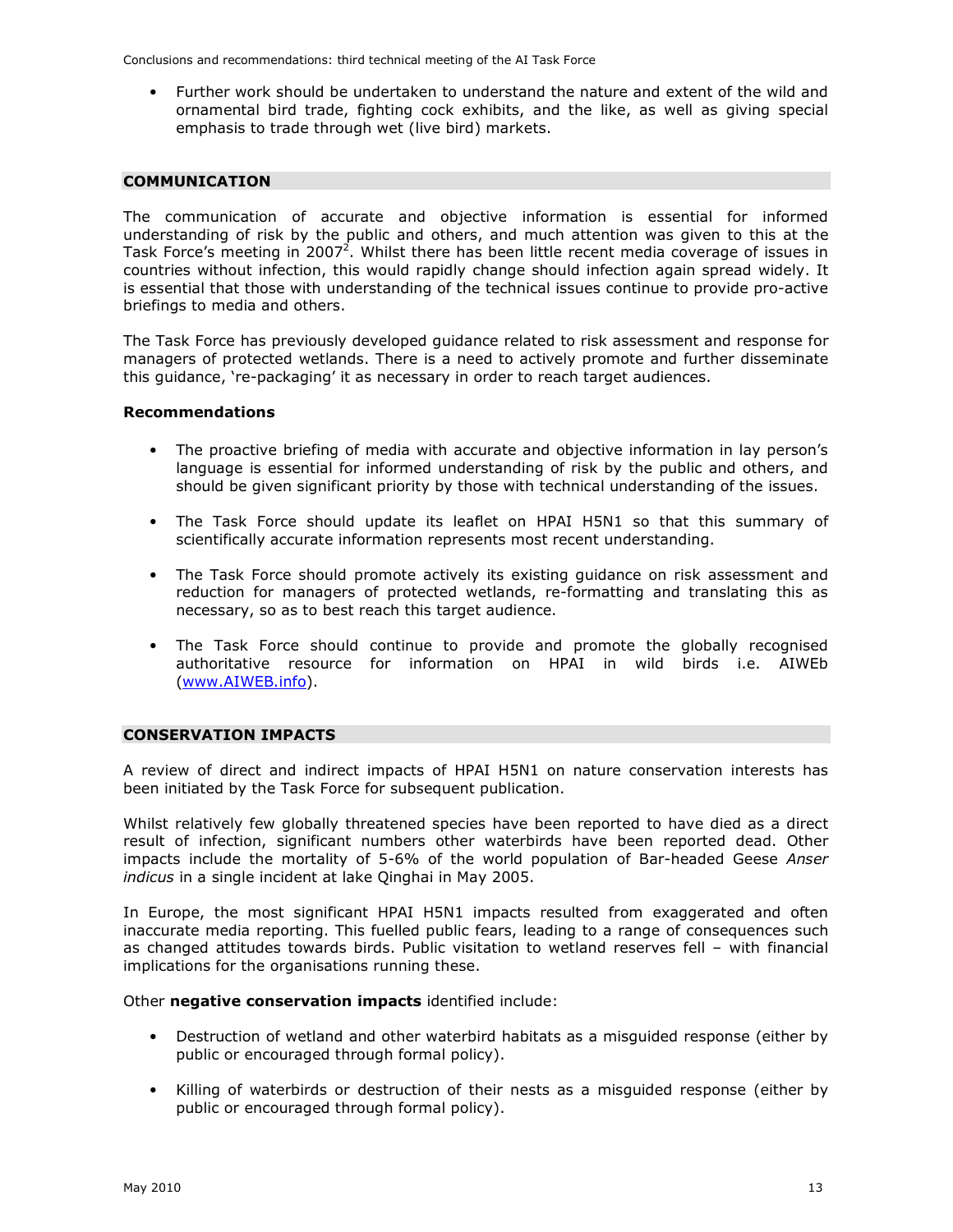- Apparent release of formerly captive non-native birds into the wild in response to public fears of proximity to birds.
- Reduced garden bird feeding in developed countries.
- Negative impacts on the undertaking or planning of captive breeding programmes for threatened wildlife.
- Negative impacts the financial viability of zoos and collections as a response to reduced public visitation and the need for significant resources to prepare and implement contingency planning.
- Direct mortality of (rare and threatened) animals within zoos and collections.
- Culling of village poultry increasing demand for bushmeat and other animal protein sources with impacts on other wild animal populations.
- Cessation of hunting, in some instances giving negative impacts on well-regulated recreational shooting.
- Research on wild birds (*e.g.* bird ringing) suspended or stopped in response to actual or potential outbreaks of infection (leading to fewer ringing recoveries).
- Drain on resources of conservation organisations.

**Positive consequences** identified include:

- Enhanced international co-operation between countries in issues related to HPAI H5N1.
- A high level of co-ordination, information and exchange and promotion of common positions, promoted through the Task Force.
- Cessation of hunting, reducing numbers of birds killed (and restriction on poorlyregulated recreational shooting activity).
- Demand for better data and information for evidence-based decision making, including: more attention to wildlife disease issues strategically within governments and nature conservation institutes; enhanced study of migration of a range of waterbird species including through telemetry studies; development of new analytical tools; development of novel risk-assessment tools (*e.g.* spatial analyses relating distribution and densities of poultry vs. higher risk bird species); and more resources for research.
- Demand for training and capacity building for waterbird monitoring, trapping and AI surveillance.
- Development of systems for better risk assessment, contingency planning and surveillance both nationally and internationally (*e.g.* the New FluBird project in the EU).
- Development of better integrated responses to outbreaks.
- Temporary EU ban on importation of wild birds.
- Inclusion in multiple MEA and resolutions, information about AI and the importance of the environmental community working in partnership with the veterinary community, contributing to address the role of wild birds in the epidemiology of this disease.

There remains a need to develop much more effective communication strategies necessary to give policy makers, stakeholders and the general public more balanced information on the real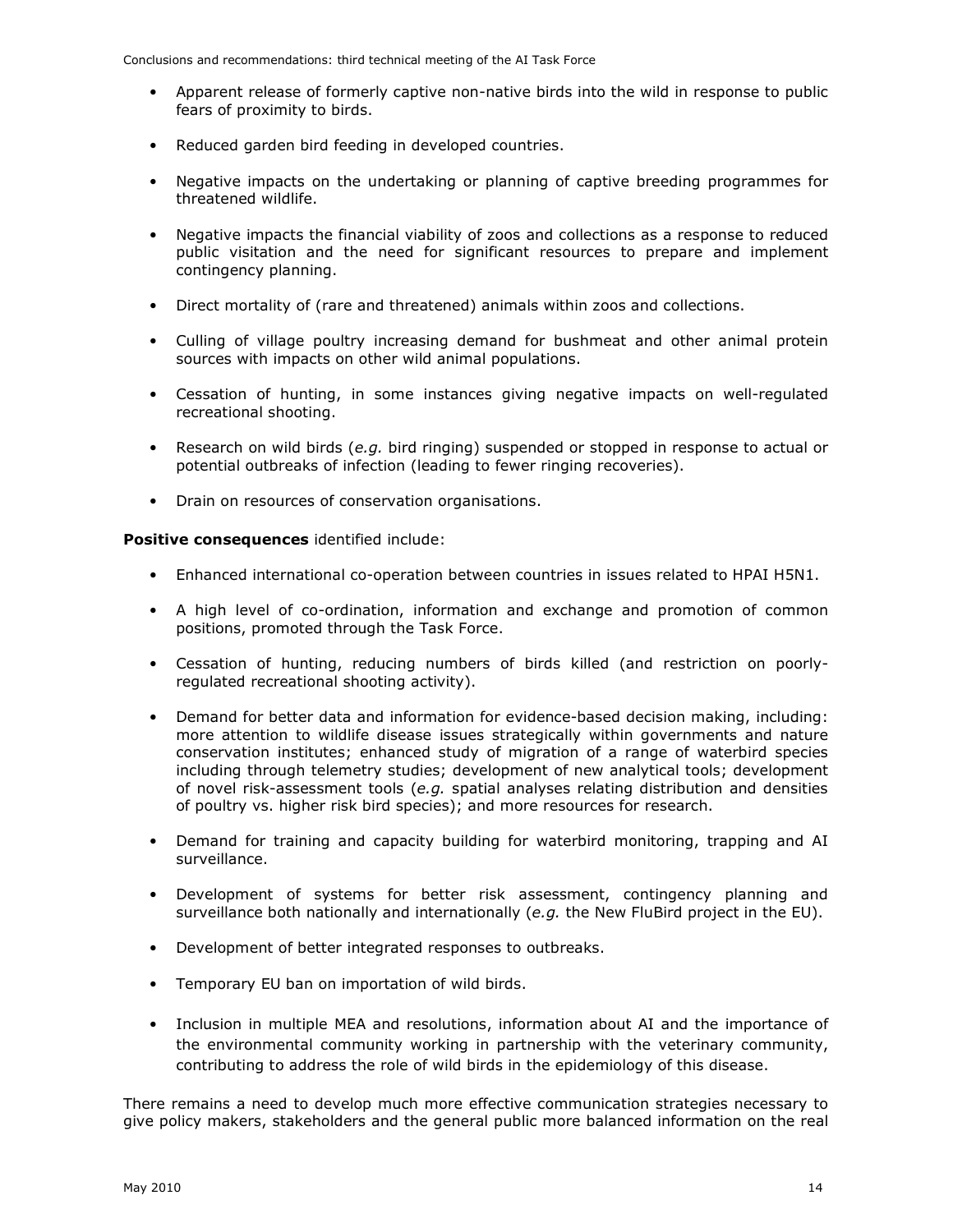Conclusions and recommendations: third technical meeting of the AI Task Force

levels of risk and appropriate responses. The information on the Task Force's web-site (www.AIWEB.info) should be promoted as a core source of information.

#### **Recommendations**

• The Task Force should document and publish the range of direct and indirect conservation impacts as part of the process of learning from recent events and of seeking to reduce or mitigate future such impacts.

#### **THE FUTURE ROLE OF THE SCIENTIFIC TASK FORCE ON AVIAN INFLUENZA & WILD BIRDS**

A questionnaire survey of Task Force members and observers as to its *modus operandi* was undertaken prior to the workshop and the results fully reviewed there. There was acknowledgement of the substantive value of the Task Force in promoting common organisational positions and policies, and of encouraging information exchange between member organisations and others over the last five years.

Particular achievements include the:

- development and maintenance of the Task Force's web-site www.aiweb.info; as the authoritative source of current knowledge on HPAI in wild birds.
- drafting of six formal Resolutions for three MEAs which have established policy guidance endorsed by the international community (Annex);
- representation and briefings provided to local, national, regional and international technical meetings;
- production of technical summaries and proceedings following previous Task Force meetings; and
- provision of a forum for the dissemination of key science-based messages in response to need.

It was agreed that the Task Force should continue its work, meeting at frequencies necessary to undertake its activity.

#### **Recommendations**

- The Task Force has provided a valuable, and extremely cost-effective, co-ordination function between its many collaborating organisations. It should continue to convene, and continue to ensure dissemination of relevant information to governments and other interested parties.
- Financial resources are essential to maintain the continued co-ordination of the Task Force and a strategy for securing these funds is necessary.
- The Task Force should periodically review progress in relation to its Recommendations, and undertake actions to promote their implementation as necessary.
- For many, access to the most recent scientific literature is constrained, and the Task Force should continue to provide reviews, access to copies of published papers through its website, and other summary information to assist researchers in key areas.
- The Task Force should continue to explore means of disseminating summaries of key research related specifically to HPAI and wild birds. These should be disseminated via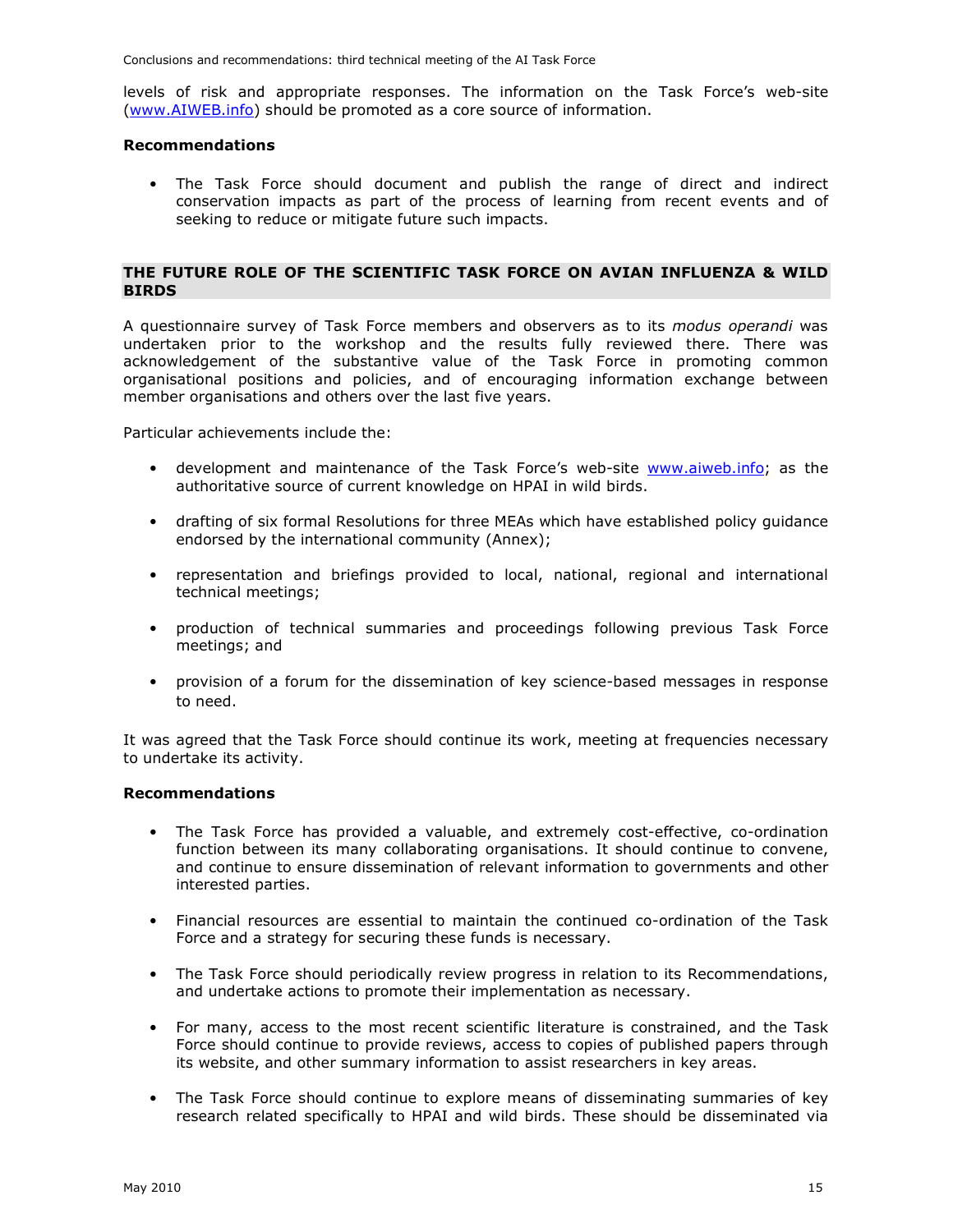the website and use appropriate linkages to draw in other summaries of information published by member organisations and other research groups.

#### **FINANCES**

The Task Force has previously stressed the long-term nature of necessary investments needed to develop surveillance programmes and to sustain these. These investments include the critical need to build technical capacity in countries at risk through training programmes and other skills development. However, organisational investment in these areas is declining. This is highly undesirable and has the potential to undo much of what has been achieved.

#### **Recommendations**

- It is suggested that the current knowledge on HPAI H5N1 (the summary provided in this situation report) provide a basis for the reassessment of funding by the international donor community.
- Sustained financial inputs are needed to continue the important programmes of surveillance, field research, training and other capacity building initiated since 2005. This includes essential resources to support the co-ordination of the Task Force.

#### **ABBREVIATIONS**

| Waterbirds |                                   |                                                                                                                                                                                         |                                         | Migratory                                                                                                                                                   |
|------------|-----------------------------------|-----------------------------------------------------------------------------------------------------------------------------------------------------------------------------------------|-----------------------------------------|-------------------------------------------------------------------------------------------------------------------------------------------------------------|
|            |                                   |                                                                                                                                                                                         |                                         |                                                                                                                                                             |
|            |                                   |                                                                                                                                                                                         |                                         |                                                                                                                                                             |
|            | Avian influenza<br>European Union | UN Food and Agriculture Organisation<br>Highly Pathogenic Avian Influenza<br>Low Pathogenic Avian Influenza<br>World Organisation for Animal Health<br>United States Geological Service | United States Department of Agriculture | Agreement on the Conservation of African-Eurasian<br>Convention on the conservation of Migratory Species<br>Global Avian Influenza Network for Surveillance |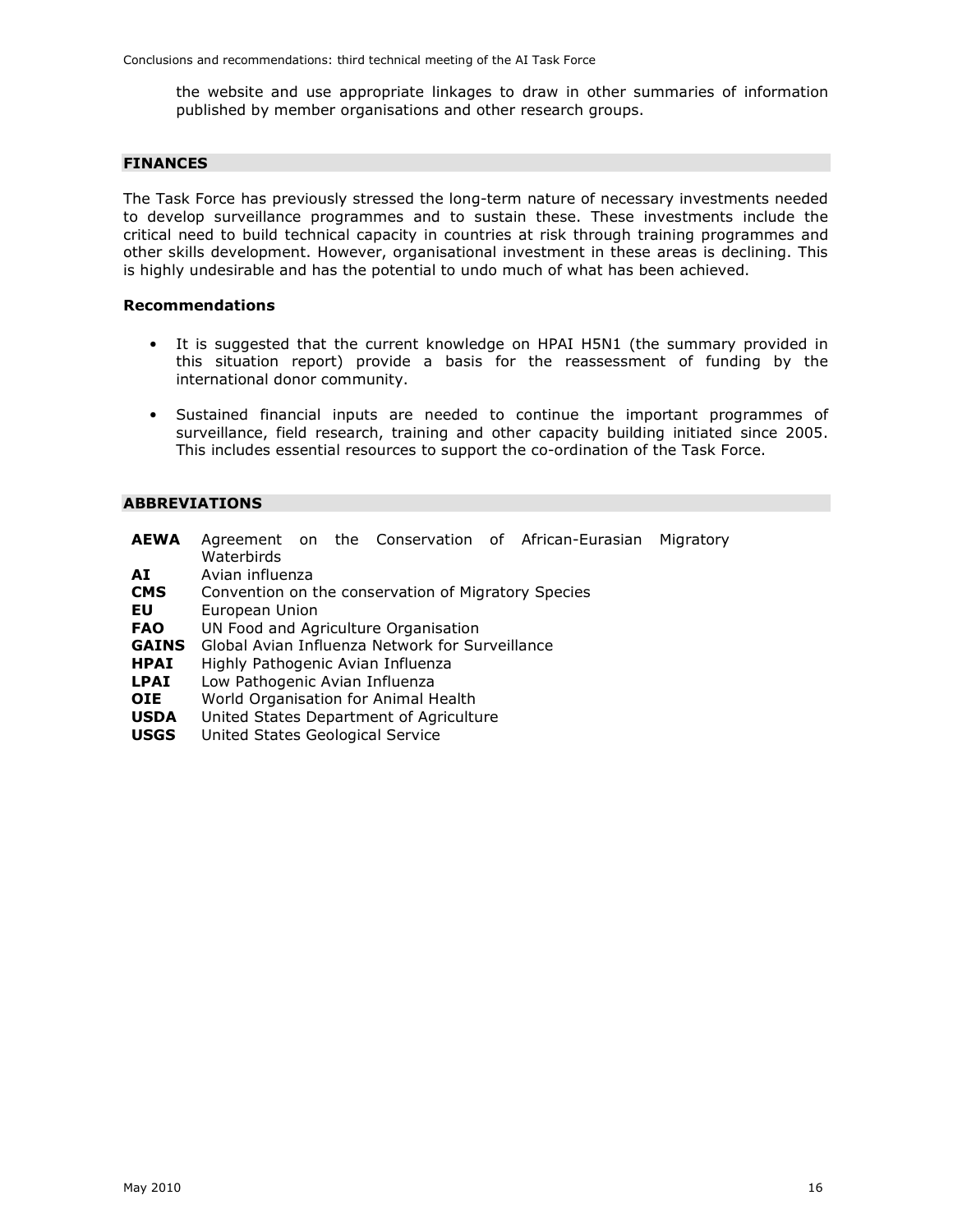#### **ANNEX 1. SCIENTIFIC TASK FORCE ON AVIAN INFLUENZA IN WILD BIRDS: TERMS OF REFERENCE 2010**



# **Scientific Task Force on Avian Influenza and Wild Birds**

# **Terms of Reference**

# **1. Establishment**

The Task Force was established by the UNEP Convention on Migratory Species (CMS) in close cooperation with the Agreement on the Conservation of African Eurasian Migratory Waterbirds (AEWA) in August 2005 following concerns about the role of migratory birds as potential vectors of highly pathogenic avian influenza (HPAI) virus subtype H5N1.

The FAO, originally an observer of the Task Force, became a full member in March 2007. In June 2007, FAO was acknowledged for its commitment and dedication to understanding the role of wild birds in the spread of HPAI H5N1 and was invited to co-convene and co-coordinate the Task Force with UNEP/CMS.

### **2. Vision statement**

That the role of wild birds in the epidemiology of highly pathogenic avian influenza is well-understood and incorporated appropriately into the response activities of all relevant sectors.

# **3. Purpose**

To improve both understanding of the role of wild birds in the epidemiology of highly pathogenic avian influenza and the level of integration between relevant sectors, and to work to minimise detrimental conservation impacts.

# **4. Objectives**

• Promote objective information on the role of wild birds in the epidemiology of highly pathogenic avian influenza aiming to avoid inappropriate responses that could be detrimental to the conservation of wild birds and their habitats.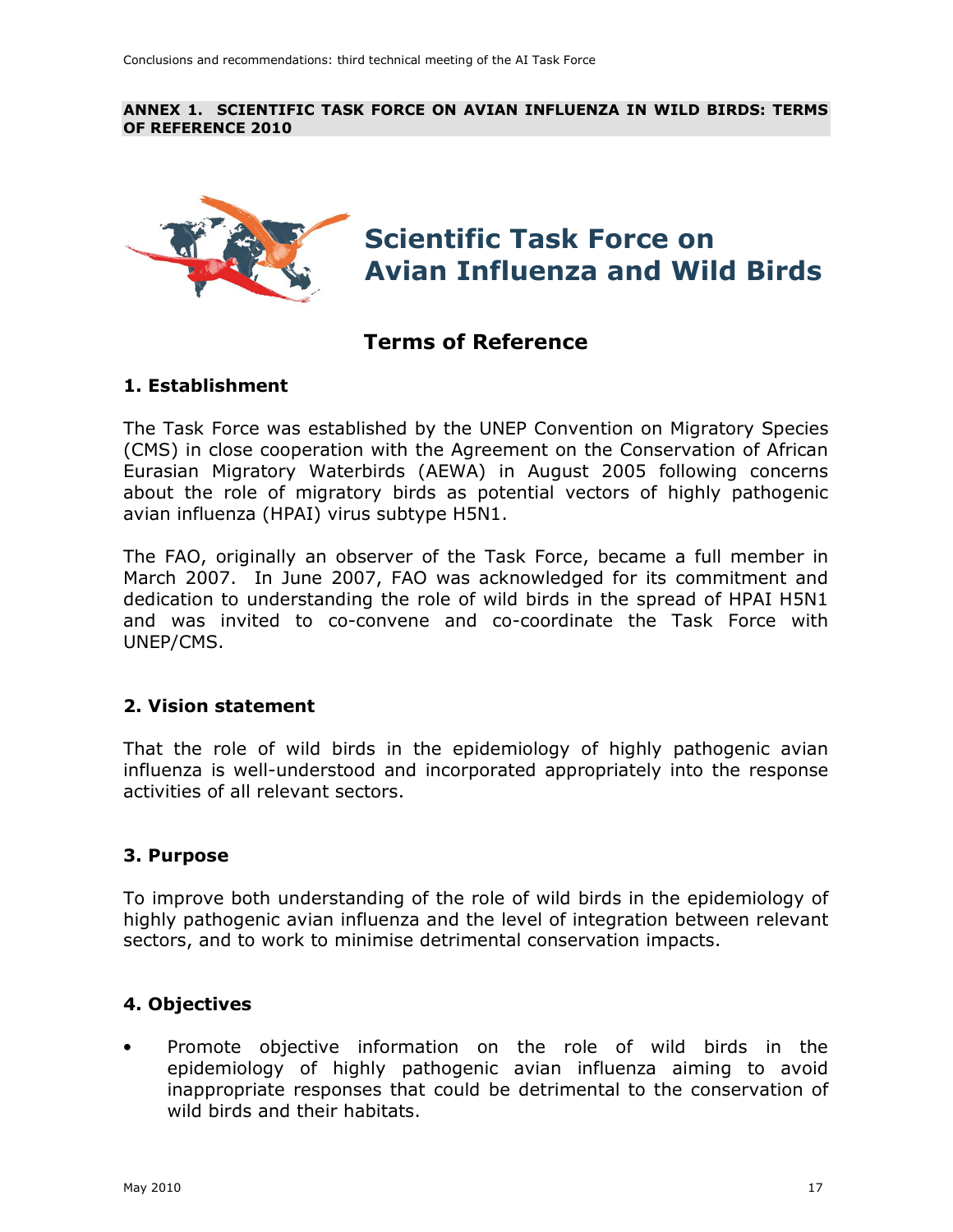- Promote integrated approaches, at both national and international levels, to address highly pathogenic avian influenza, in particular bringing together the sectors traditionally responsible for public health and agriculture with those traditionally responsible for wildlife and the environment;
- Encourage governments to support co-ordinated, well-structured and long-term monitoring and surveillance programmes for wild birds to assess current and new disease risks, making best use of, and building on, existing schemes;
- Maintain an active overview of the developing situation especially as regards wild birds;
- Provide technical advice about HPAI and related topics to governments and relevant non-governmental organisations on request or as necessary;
- Identify priorities for the following areas and promote as appropriate:
	- Contingency planning, risk assessment and response strategies
	- Surveillance and monitoring systems
	- Epidemiological investigations
	- Communication, education and public awareness
	- Research and data needs

# **5. Membership**

Membership is considered for organisations working internationally in areas either directly or indirectly affected by highly pathogenic avian influenza. Each organisation will be assessed on an individual basis. For more information, contact Scott Newman (scott.newman@fao.org) and/or Borja Heredia (bheredia@cms.int).

Each member organisation must appoint at least one focal point and that focal point must have the following:

- i) demonstrated capacity for networking with avian influenza experts at local, national and international scales and/or experience working with such experts at local, regional and national levels, including *inter alia* MEA National Focal Points;
- ii) full access to electronic mail and Web-based communication systems, through which the majority of the work of the Task Force will take place;
- iii) fluency in written and spoken English (the working language of the Task Force); and
- iv) commitment to undertake the work of the Task Force with the support, where relevant, of the member's organisation or institution.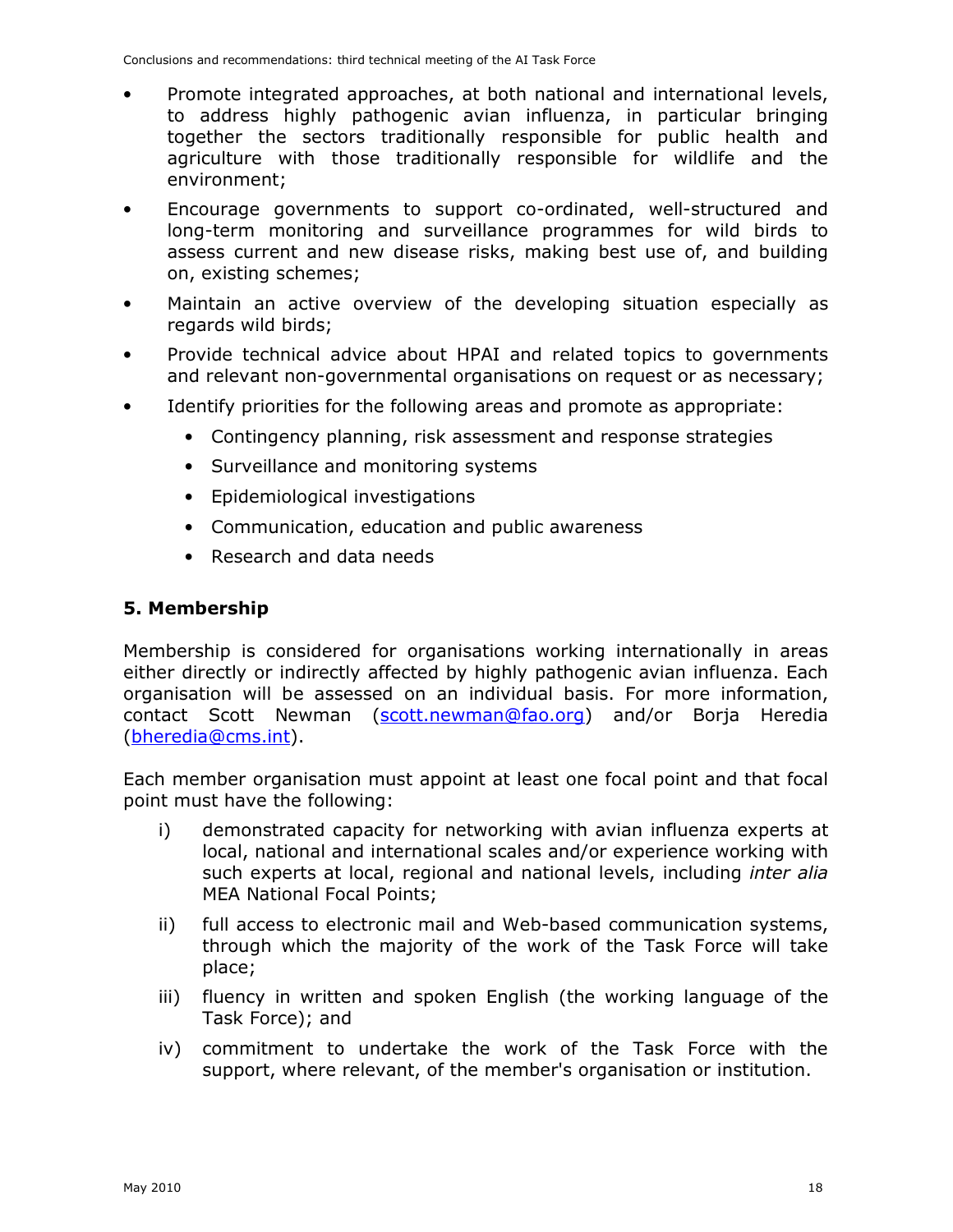As of May 2010, the Task Force comprises representatives and observers from 15 international organisations, including four UN bodies and specialist nongovernmental organisations.

Task Force members:

AEWA, the UNEP African-Eurasian Waterbird Agreement Birdlife International CBD, the UNEP Convention on Biological Diversity CIC, the International Council for Game and Wildlife Conservation CMS, the UNEP Convention on Migratory Species FAO, the UN Food and Agriculture Organization ISDR, the UN International Strategy for Disaster Reduction Ramsar, the Ramsar Convention on Wetlands Wetlands International WCS, the Wildlife Conservation Society WWT, Wildfowl & Wetlands Trust ZSL, the Zoological Society of London

Task Force observers:

OIE, the World Organisation for Animal Health UNEP, the United Nations Environment Programme WHO, the World Health Organisation

For a description of the Task Force member and observer organisations visit http://www.aiweb.info/document.aspx?DocID=13.

# **6. Mode of operation**

The Task Force is jointly co-ordinated by UNEP/CMS and FAO. Co-ordination of member organisations is through regular e-mail correspondence and teleconferences. Member organisations regularly cooperate on joint projects (including with third parties) and keep other Task Force organisations regularly informed of such activities so as to avoid duplication.

The Task Force maintains a web site (www.aiweb.info), which is the main means by which information concerning HPAI H5N1 and birds is disseminated internationally. Member organisations contribute information to that web site and publicise it as much as possible. Other means of disseminating information include the issuing of press releases and statements.

The Task Force aims to undertake regular reviews of relevant research and relevant activity worldwide, identify gaps and make suggestions for strengthening responses.

The Task Force also organises special international seminars and workshops (e.g. Nairobi, Kenya 2005; Aviemore, Scotland 2006; Rome, Italy 2010) to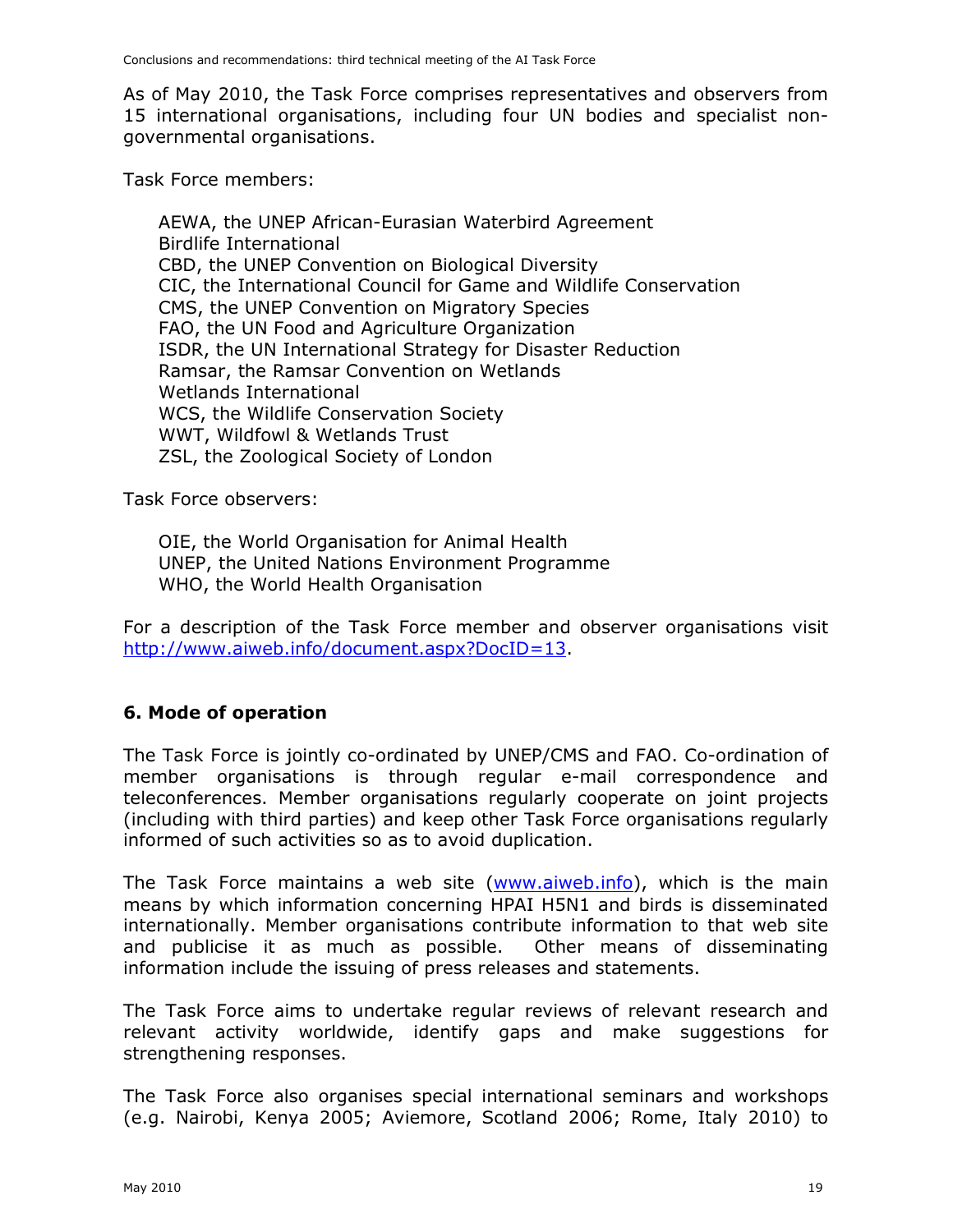review the latest scientific studies concerning the evolution and spread of Asian lineage HPAI H5N1, its impacts on wild birds and the implications for the wider environment. Such seminars have also discussed, for example, issues related to further transmission risks and corresponding risk mitigation strategies.

# **7. Reporting**

Progress will be reported to the meetings of CMS's Scientific Council, Standing Committee, and Conference of Parties.

# **8. Reviewing**

The terms of reference will be reviewed annually.